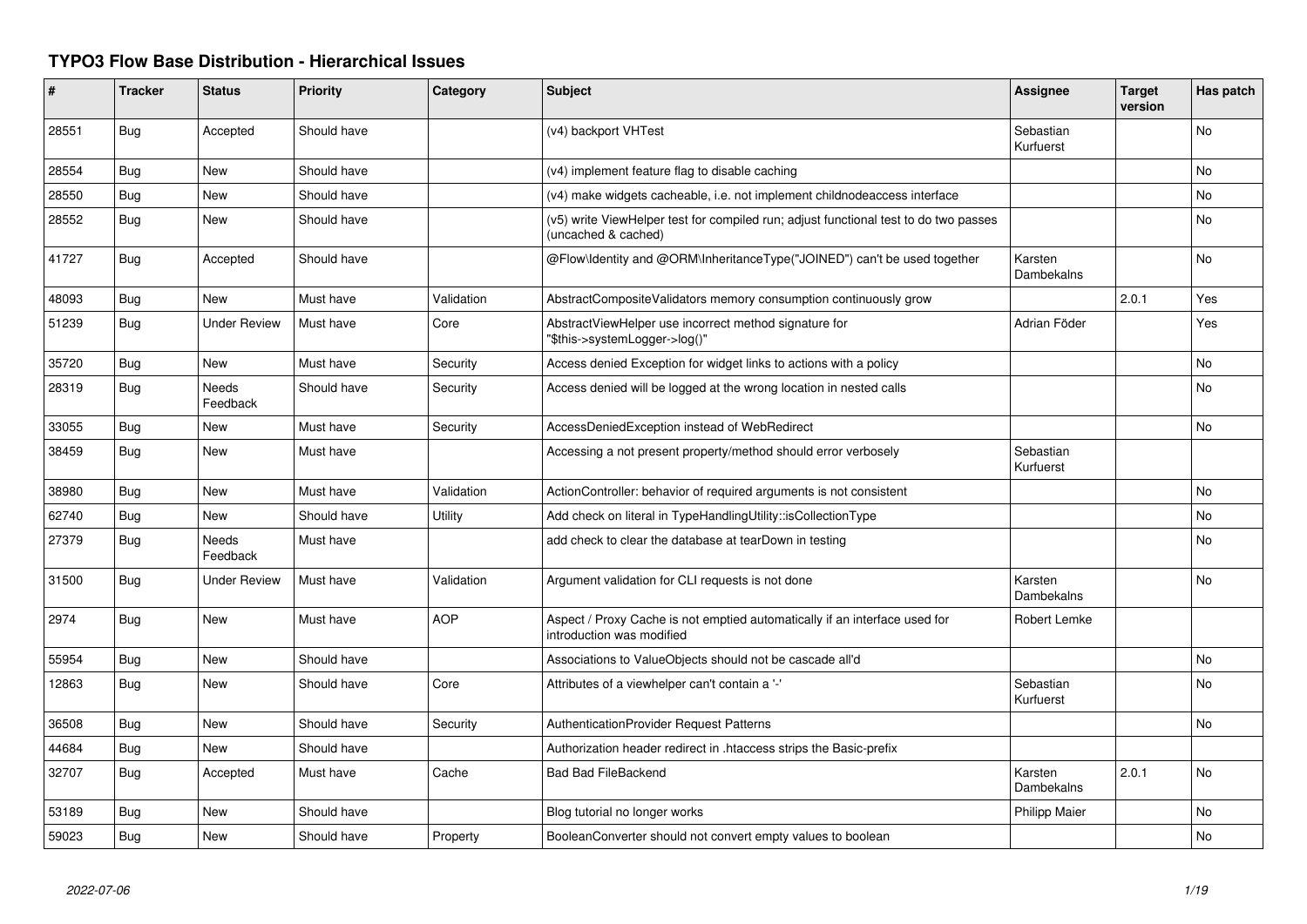| ∦     | <b>Tracker</b> | <b>Status</b>       | <b>Priority</b> | Category    | <b>Subject</b>                                                                                     | <b>Assignee</b>             | <b>Target</b><br>version | Has patch |
|-------|----------------|---------------------|-----------------|-------------|----------------------------------------------------------------------------------------------------|-----------------------------|--------------------------|-----------|
| 50080 | Bug            | Needs<br>Feedback   | Should have     | Core        | Broken concept for CLI/Web separation                                                              | Karsten<br>Dambekalns       |                          | No        |
| 54446 | Bug            | New                 | Should have     | Cache       | Cache filebackend 'include once'                                                                   |                             |                          | No        |
| 42520 | Bug            | <b>New</b>          | Must have       | Core        | Cache must be flushed globally for package state changes                                           |                             |                          | No        |
| 58744 | Bug            | New                 | Should have     |             | Can not split configuration in settings.yaml                                                       |                             |                          | No        |
| 52430 | Bug            | New                 | Should have     |             | Cannot convert from UUID to auto-increment ID                                                      |                             |                          | No.       |
| 28016 | Bug            | Needs<br>Feedback   | Should have     | Persistence | Cascade remove of cleared ArrayCollection                                                          | Karsten<br>Dambekalns       |                          | No        |
| 36662 | Bug            | Needs<br>Feedback   | Should have     | ViewHelpers | Checked state isn't always correct when property is collection                                     | Kevin Ulrich<br>Moschallski | 1.1.1                    | No.       |
| 52509 | Bug            | New                 | Should have     |             | Child-Object's Identifier get's lost on Form-Submission with Validation Error                      |                             |                          |           |
| 52909 | Bug            | <b>New</b>          | Should have     | Core        | Class Loader fallback to non-proxy hides fatal errors                                              |                             |                          | No        |
| 53533 | Bug            | New                 | Should have     | Reflection  | Class reflection assumes reverse PSR-0, can lead to fail in autoloader                             |                             |                          | No        |
| 47052 | Bug            | New                 | Should have     |             | Clear doctrine caches after migration applied                                                      |                             |                          |           |
| 51809 | Bug            | <b>Under Review</b> | Must have       | Core        | Commit "[BUGFIX] Published resources don't support symlinks" produces an fatal<br>error on Windows | Adrian Föder                | 2.0.1                    | No        |
| 41843 | Bug            | New                 | Should have     |             | Composer and rename issues (umbrella issue)                                                        |                             |                          |           |
| 43621 | Bug            | <b>Under Review</b> | Must have       |             | Composer installer overwrites Settings.yaml.example                                                | Karsten<br>Dambekalns       |                          | No        |
| 53961 | Bug            | <b>New</b>          | Should have     |             | Composer installer scripts create a .Packages folder                                               |                             |                          |           |
| 47419 | Bug            | New                 | Must have       |             | Composer issues                                                                                    |                             | 2.0.1                    |           |
| 57437 | Bug            | New                 | Should have     | Package     | Composer package replacement is not supported                                                      |                             |                          | No        |
| 59442 | Bug            | <b>Under Review</b> | Should have     | Persistence | Composite primary keys including foreign entity don't work                                         |                             |                          | No        |
| 48898 | Bug            | New                 | Must have       | Security    | configuration for roles fails if one of Policy yaml files contain empty "roles array"              | Christian Müller            | 2.0.1                    | No        |
| 53224 | Bug            | New                 | Should have     | Object      | Constructor in subclass breaks call chain leading to missing identifier / uuid                     |                             |                          | No        |
| 31210 | Bug            | New                 | Must have       | Object      | constructor of proxy class not compatible with interfaces defening a constructor                   |                             |                          | No        |
| 42606 | Bug            | New                 | Must have       | Security    | Content Security with nested objects                                                               |                             |                          | No        |
| 57541 | Bug            | <b>Under Review</b> | Must have       | Security    | Content Security: operands work intrinsically differently in Rewrite and Manual<br>check           |                             |                          | No        |
| 42601 | <b>Bug</b>     | <b>Under Review</b> | Must have       | Security    | Content Security: QOM rewriting is omitted if used in certain cases in an Action<br>Controller     | Robert Lemke                | 2.0.1                    | No        |
| 56573 | Bug            | New                 | Should have     | Persistence | Converting by Flow\Identity                                                                        |                             |                          | No        |
| 41148 | <b>Bug</b>     | New                 | Must have       |             | Converting of ValueObjects                                                                         |                             |                          | No        |
| 47073 | <b>Bug</b>     | New                 | Must have       | Http        | Cookie causes Error after Update                                                                   |                             |                          | No        |
| 65684 | Bug            | New                 | Should have     |             | Could not acquire lock for ClassLoader cache creation                                              | Sebastian Heuer             |                          | No        |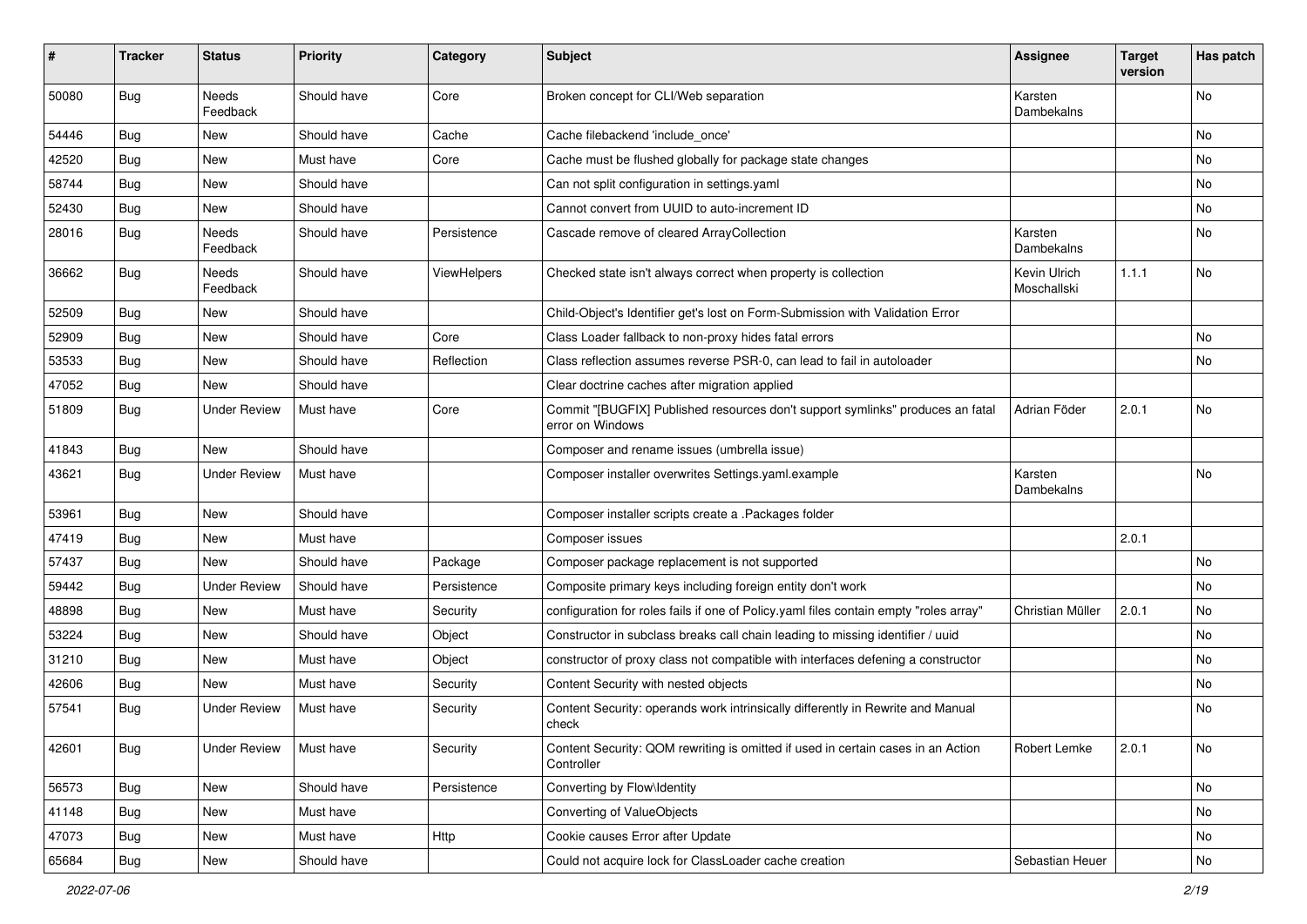| #     | <b>Tracker</b> | <b>Status</b>     | <b>Priority</b> | Category                  | <b>Subject</b>                                                                                          | Assignee              | <b>Target</b><br>version | Has patch |
|-------|----------------|-------------------|-----------------|---------------------------|---------------------------------------------------------------------------------------------------------|-----------------------|--------------------------|-----------|
| 30937 | <b>Bug</b>     | <b>New</b>        | Should have     | ViewHelpers               | CropViewHelper stringToTruncate can't be supplied so it can't be easily extended                        |                       |                          | Yes       |
| 27798 | Bug            | Accepted          | Must have       | Security                  | CSRF protection not working for forms in a plugin                                                       |                       | 2.0.1                    | No        |
| 46066 | Bug            | <b>New</b>        | Should have     | 118n                      | Currency formatter uses wrong format for ISO 4217 currency codes                                        |                       |                          | <b>No</b> |
| 58976 | Bug            | <b>New</b>        | Should have     |                           | debug_backtrace                                                                                         |                       |                          |           |
| 54284 | <b>Bug</b>     | New               | Should have     | ViewHelpers               | Default Option for Switch/Case VH                                                                       |                       |                          | <b>No</b> |
| 51312 | <b>Bug</b>     | <b>New</b>        | Should have     | Core                      | Default php error handler generates warning (when loading<br>TYPO3\Flow\Error\Exception class)          |                       | 2.0                      | <b>No</b> |
| 48430 | Bug            | <b>New</b>        | Should have     |                           | Default validator-messages are not correctly formatted                                                  |                       |                          | <b>No</b> |
| 44244 | Bug            | <b>New</b>        | Should have     | Persistence               | defaultOrderings aren't applied on related objects                                                      |                       |                          | No        |
| 47638 | <b>Bug</b>     | <b>New</b>        | Should have     |                           | Delete a ValueObject by its identity                                                                    |                       |                          |           |
| 35831 | <b>Bug</b>     | New               | Must have       |                           | Deleting or unpublishing of a resource deletes all published symlinks<br>(Web/_Resources/Persistent)    |                       |                          | <b>No</b> |
| 29425 | Bug            | <b>New</b>        | Should have     | Persistence               | Deletion of a blog post with resources fails with FK constraint error                                   |                       |                          |           |
| 45611 | Bug            | <b>New</b>        | Could have      | Security                  | Destruction of session after logout should be configurable                                              |                       |                          | <b>No</b> |
| 50255 | <b>Bug</b>     | New               | Should have     |                           | Different collations runnig migrate/update                                                              |                       |                          |           |
| 50130 | Bug            | Needs<br>Feedback | Should have     |                           | Different fallback for php.exe on windows                                                               |                       |                          |           |
| 54146 | <b>Bug</b>     | New               | Should have     | Security                  | Different sorting of arguments in ACL Patterns doesnt work                                              | Christian Müller      |                          | <b>No</b> |
| 37354 | Bug            | Accepted          | Should have     | Persistence               | Do not apply generate Value Hash() and generate Uuid() if custom identifier is used                     | Karsten<br>Dambekalns |                          | <b>No</b> |
| 51188 | <b>Bug</b>     | <b>New</b>        | Should have     | Persistence               | Doctrine does not respect AOP-injected properties                                                       |                       |                          | <b>No</b> |
| 51489 | <b>Bug</b>     | New               | -- undefined -- | Annotations               | Doctrine\Common\Annotations\AnnotationException thrown in file<br>AnnotationException.php               |                       |                          | <b>No</b> |
| 44148 | Bug            | <b>New</b>        | Should have     |                           | Documentation for executeCommand() needs clarification                                                  |                       | 2.0.1                    | <b>No</b> |
| 40802 | <b>Bug</b>     | Accepted          | Should have     | Documentation -           | Documentation mistake (authentication)                                                                  | Karsten<br>Dambekalns | 1.1.1                    | <b>No</b> |
| 46716 | <b>Bug</b>     | <b>New</b>        | Must have       | Object                    | Empty class names in Dependencylnjection proxy code when using Caches /<br>Factory-created dependencies |                       | 2.0.1                    | <b>No</b> |
| 46289 | <b>Bug</b>     | Needs<br>Feedback | Should have     | View                      | Enable Escaping Interceptor in XML request format                                                       |                       | 2.0.1                    | <b>No</b> |
| 13045 | Bug            | New               | Should have     |                           | Entity decode of strings are different between if-conditions and output of variable                     |                       |                          |           |
| 47236 | <b>Bug</b>     | Needs<br>Feedback | Should have     |                           | Error at offset 6279 of 6338                                                                            |                       |                          | No        |
| 43967 | Bug            | New               | Should have     | Persistence               | Error in evaluating orphanRemoval in Flow Annotation driver                                             |                       |                          | No        |
| 48873 | Bug            | New               | Should have     | Error Handler<br>Report - | Error when calling resourceManager->deleteResource on unpublished Resource                              |                       |                          | No        |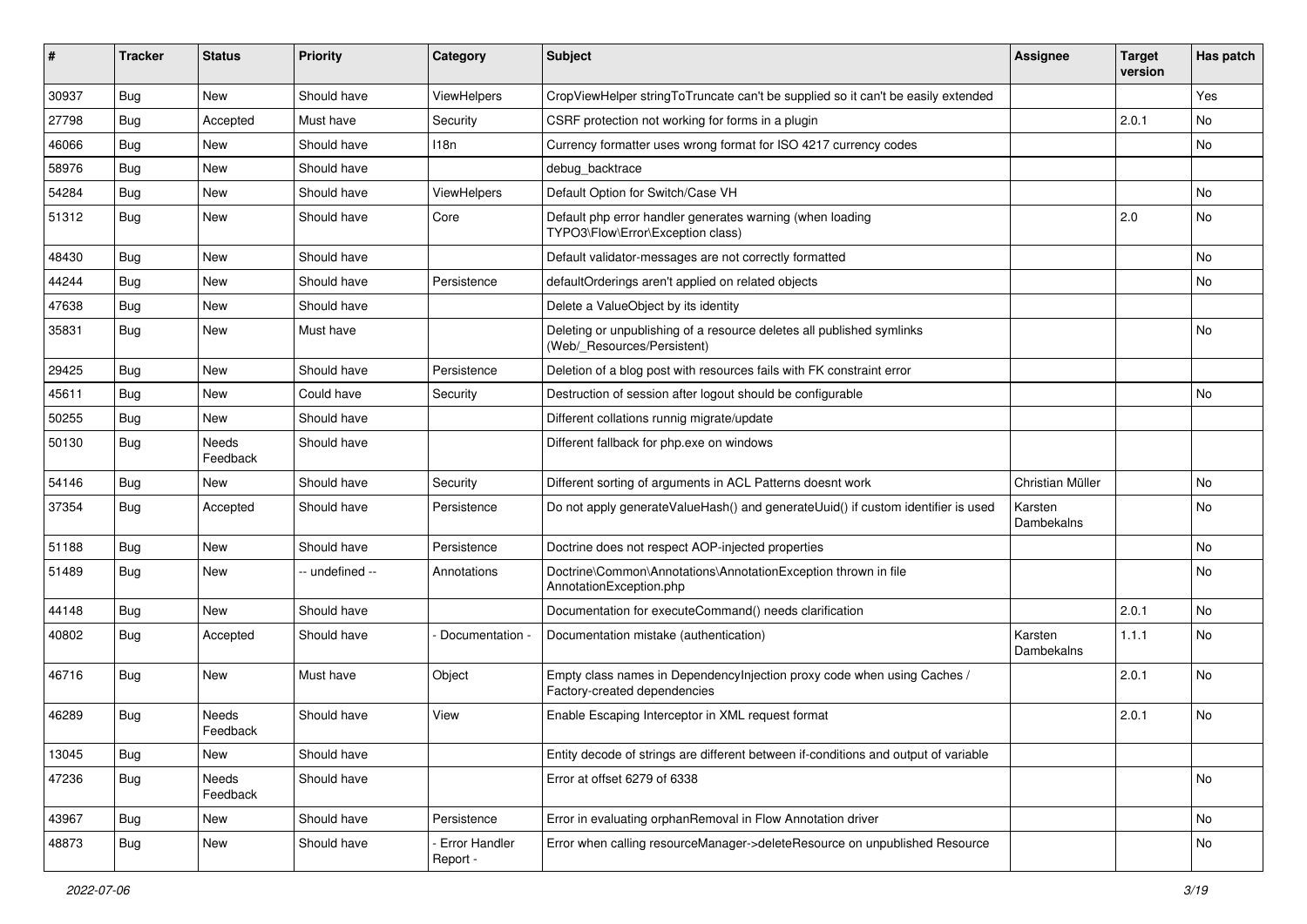| #     | <b>Tracker</b> | <b>Status</b>       | <b>Priority</b> | Category        | <b>Subject</b>                                                                                               | <b>Assignee</b>       | <b>Target</b><br>version | Has patch |
|-------|----------------|---------------------|-----------------|-----------------|--------------------------------------------------------------------------------------------------------------|-----------------------|--------------------------|-----------|
| 52536 | Bug            | <b>Under Review</b> | Should have     |                 | Errorclass not set if no property-attribute set                                                              |                       |                          |           |
| 45640 | Bug            | <b>New</b>          | Could have      | Persistence     | Every relation is set to cascade=all if the related entity is no aggregate root                              |                       |                          | <b>No</b> |
| 40410 | Bug            | Needs<br>Feedback   | Should have     | Cache           | Exception when using Apc, Memcached of Redis cache backend for reflection<br>status and object configuration | Karsten<br>Dambekalns |                          | <b>No</b> |
| 33024 | Bug            | Accepted            | Must have       | 118n            | Exception when validating a float in a Model with the Number validator                                       | Karsten<br>Dambekalns |                          | <b>No</b> |
| 52945 | Bug            | <b>New</b>          | Should have     |                 | Excluded classes should only be excluded from reflection but still autoloaded                                |                       |                          | <b>No</b> |
| 49600 | <b>Bug</b>     | New                 | Should have     | ViewHelpers     | f:form tag shown as a HTML on frontend                                                                       |                       |                          | No        |
| 58921 | <b>Bug</b>     | New                 | Should have     |                 | f:form.* VHs crash if NOT inside f:form but followed by f:form                                               |                       |                          | <b>No</b> |
| 37619 | Bug            | New                 | Should have     | ViewHelpers     | Fatal Error when using variable in name attribute of Section ViewHelper                                      |                       |                          | <b>No</b> |
| 53262 | <b>Bug</b>     | New                 | Should have     | Cache           | FileBakend have some race condition                                                                          | Dominique Feyer       |                          | Yes       |
| 55306 | <b>Bug</b>     | <b>Under Review</b> | Should have     |                 | Filenames should not exceed 255 characters                                                                   | Christian Müller      |                          | <b>No</b> |
| 43192 | Bug            | Accepted            | Should have     | Persistence     | findByIdentifier() for non-persisted objects not working for custom identifier<br>properties                 | Karsten<br>Dambekalns |                          | <b>No</b> |
| 58975 | Bug            | New                 | Must have       | Documentation - | Fix command for Linux in Qucikstart documentation                                                            |                       |                          | No        |
| 56856 | <b>Bug</b>     | <b>Under Review</b> | Must have       |                 | <b>Fix StandardView Template</b>                                                                             |                       |                          | <b>No</b> |
| 59366 | Bug            | <b>Under Review</b> | Should have     | Persistence     | fix* lifecycle callbacks should not be registered for unproxied entities                                     |                       |                          | <b>No</b> |
| 55937 | Bug            | <b>New</b>          | Must have       | Session         | FlashMessage queue is lost                                                                                   |                       |                          | <b>No</b> |
| 56544 | <b>Bug</b>     | New                 | Must have       | Core            | FLOW Exception on tar package inclusion via composer                                                         |                       |                          | No        |
| 32574 | <b>Bug</b>     | Accepted            | Should have     | Core            | FLOW3 enters fork bombs when using cgi-fcgi vs cli                                                           | Karsten<br>Dambekalns |                          | <b>No</b> |
| 49038 | <b>Bug</b>     | <b>New</b>          | Must have       |                 | form.select does not select the first item if prependOptionValue is used                                     |                       |                          | <b>No</b> |
| 8648  | <b>Bug</b>     | New                 | Should have     | ViewHelpers     | format.crop ViewHelper should support all features of the crop stdWrap function                              |                       |                          | No        |
| 58983 | Bug            | New                 | Should have     |                 | format.date does not respect linebreaks and throws exception                                                 |                       |                          | <b>No</b> |
| 58862 | <b>Bug</b>     | Needs<br>Feedback   | Should have     | ViewHelpers     | FormViewHelper doesn't accept NULL as value for \$arguments                                                  | Bastian<br>Waidelich  |                          | Yes       |
| 30424 | <b>Bug</b>     | New                 | Must have       | <b>MVC</b>      | Forward object arguments with changes                                                                        |                       |                          |           |
| 58193 | <b>Bug</b>     | <b>Under Review</b> | Should have     |                 | Forward-port changelogs to master branch                                                                     | Karsten<br>Dambekalns |                          | <b>No</b> |
| 47487 | <b>Bug</b>     | New                 | Should have     | Core            | Functional test classes in package without classes are not compiled                                          |                       | 2.0.1                    | No        |
| 31002 | <b>Bug</b>     | New                 | Should have     | Reflection      | Generated __sleep method handles static properties as members.                                               |                       |                          |           |
| 37352 | <b>Bug</b>     | <b>Under Review</b> | Must have       | Persistence     | generateValueHash() should use getIdentifierByObject()                                                       | Karsten<br>Dambekalns |                          | No        |
| 46010 | <b>Bug</b>     | New                 | Should have     | Persistence     | Generating a DiscriminatorMap with base class in different namespace does not<br>work                        |                       |                          | No        |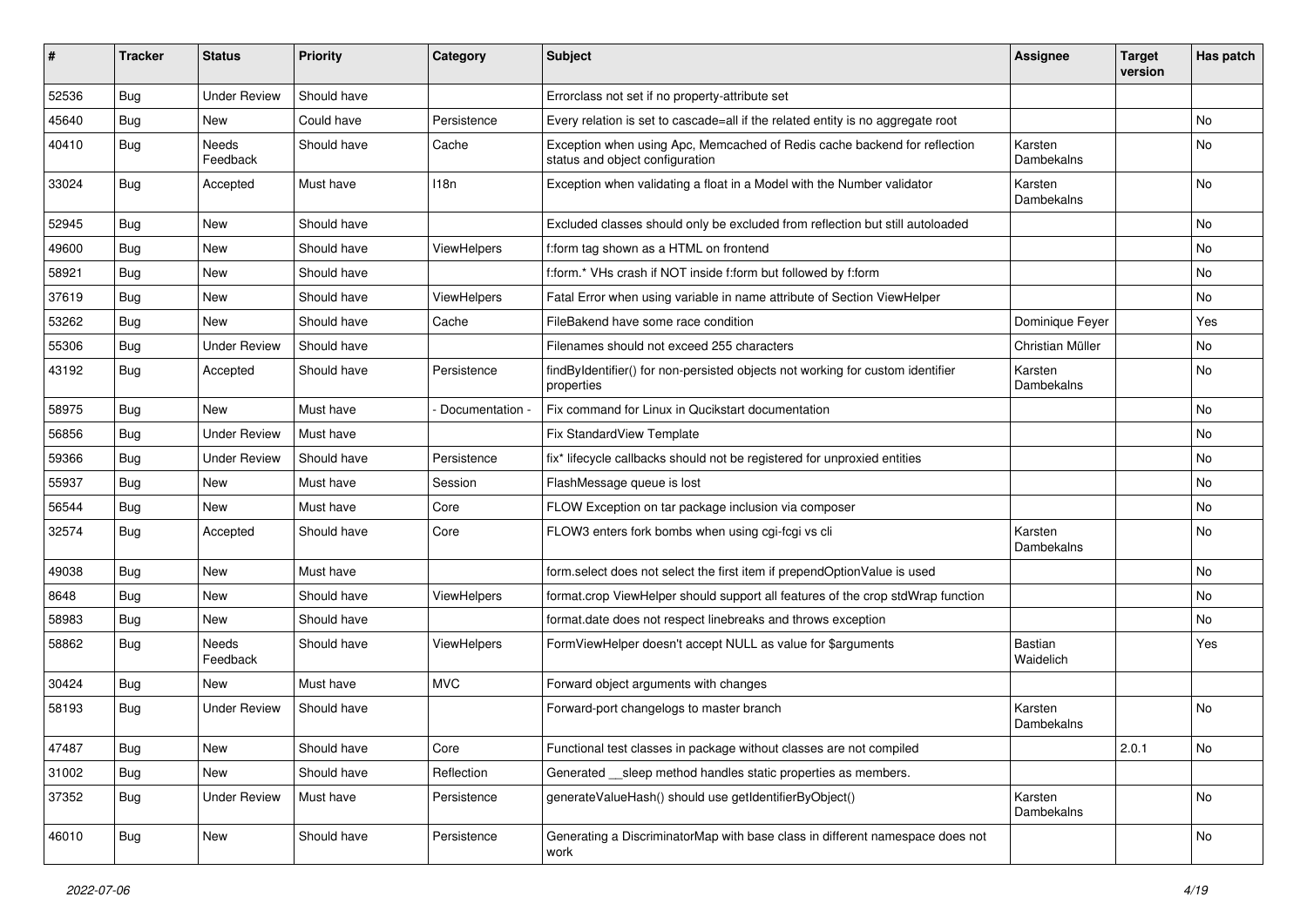| #     | <b>Tracker</b> | <b>Status</b>     | <b>Priority</b> | Category             | <b>Subject</b>                                                                                | <b>Assignee</b>             | <b>Target</b><br>version | Has patch     |
|-------|----------------|-------------------|-----------------|----------------------|-----------------------------------------------------------------------------------------------|-----------------------------|--------------------------|---------------|
| 47429 | Bug            | New               | Should have     | Security             | Global policy files no longer allowed                                                         |                             |                          | <b>No</b>     |
| 59057 | Bug            | Under Review      | Must have       | ViewHelpers          | Hidden empty value fields shoud be disabled when related field is disabled                    | Bastian<br>Waidelich        |                          | <b>No</b>     |
| 36495 | <b>Bug</b>     | <b>New</b>        | Should have     | Persistence          | HTTP Response is sent before persistence preventing Exceptions to be displayed<br>on redirect |                             |                          | <b>No</b>     |
| 51763 | <b>Bug</b>     | New               | Should have     | Http                 | HttpRequest always returns content of the current request                                     |                             |                          | <b>No</b>     |
| 59084 | <b>Bug</b>     | New               | Should have     |                      | if 403 Exception show reason                                                                  |                             |                          | No            |
| 41533 | Bug            | Needs<br>Feedback | Should have     |                      | Ignored object-validation in editAction when redirecting back from updateAction               |                             |                          | <b>No</b>     |
| 48596 | <b>Bug</b>     | Under Review      | Should have     | Configuration        | IgnoredTags configuration should be easier to configure from packages                         | Alexander Berl              |                          | <b>No</b>     |
| 32105 | <b>Bug</b>     | New               | Must have       | Security             | IgnoreValidation ignored if ACL is set for this controller action                             |                             |                          | No            |
| 47950 | Bug            | New               | Should have     | Resource             | import of remote resources                                                                    |                             | 2.0.1                    | <b>No</b>     |
| 46120 | <b>Bug</b>     | New               | Must have       | Documentation -      | Important step missing in the installation chapter                                            |                             |                          | No            |
| 58773 | Bug            | Accepted          | Should have     | MVC - Routing        | Improve NoMatchingRouteException                                                              | <b>Bastian</b><br>Waidelich |                          | <b>No</b>     |
| 51811 | Bug            | New               | Should have     |                      | Improve session handle when the authenticated account is removed from<br>persitance           | Dominique Feyer             |                          | Yes           |
| 28553 | Bug            | New               | Should have     |                      | improve XHProf test setup                                                                     |                             |                          | <b>No</b>     |
| 43541 | <b>Bug</b>     | New               | Should have     | Core                 | Incomplete classes path detection for PSR-0                                                   |                             | 2.0.1                    | No            |
| 37571 | <b>Bug</b>     | New               | Must have       | <b>AOP</b>           | Inherited proxies fail when implementing __clone                                              |                             |                          | No            |
| 58494 | <b>Bug</b>     | Needs<br>Feedback | Must have       | MVC - Routing        | Inifinite redirects if index.php presents in URI                                              | Bastian<br>Waidelich        |                          | <b>No</b>     |
| 27088 | Bug            | On Hold           | Should have     | Object               | initializeObject() is called too early when reconstructing entities                           |                             |                          | No            |
| 54593 | Bug            | New               | Must have       |                      | ini_get return value has changed for PHP >=5.3.0 -> changed<br>check-implementation needed!   |                             |                          |               |
| 33293 | Bug            | New               | Should have     |                      | Injection to private variable results in injection of the the wrong class                     |                             |                          | <b>No</b>     |
| 53180 | <b>Bug</b>     | New               | Must have       | <b>Build Process</b> | InjectSettings doesnt work on inheritance (Level 2)                                           |                             |                          |               |
| 57885 | Bug            | New               | Must have       |                      | Inputs are cleared from a second form if the first form produced a vallidation error          |                             |                          | <b>No</b>     |
| 55008 | Bug            | Under Review      | Should have     |                      | Interceptors should be used in Partials                                                       | Christian Müller            |                          | No            |
| 57450 | Bug            | New               | Should have     | Validation           | International E-Mail addresses (umlauts, etc.) are not validated correctly                    |                             |                          | $\mathsf{No}$ |
| 27045 | <b>Bug</b>     | New               | Should have     | <b>AOP</b>           | Introduced properties are not available in the reflection service during a compile run        |                             |                          |               |
| 57815 | <b>Bug</b>     | New               | Should have     | Resource             | Invalid resources are saved in the persistent resources folder                                |                             |                          | No            |
| 35083 | <b>Bug</b>     | New               | Should have     | Object               | involving SecurityContext in Widget's __wakeup situation leads to an exception                |                             |                          | No            |
| 32425 | <b>Bug</b>     | Accepted          | Must have       | Security             | IpAddressRange methods not completly implemented                                              | Karsten<br>Dambekalns       |                          | Yes           |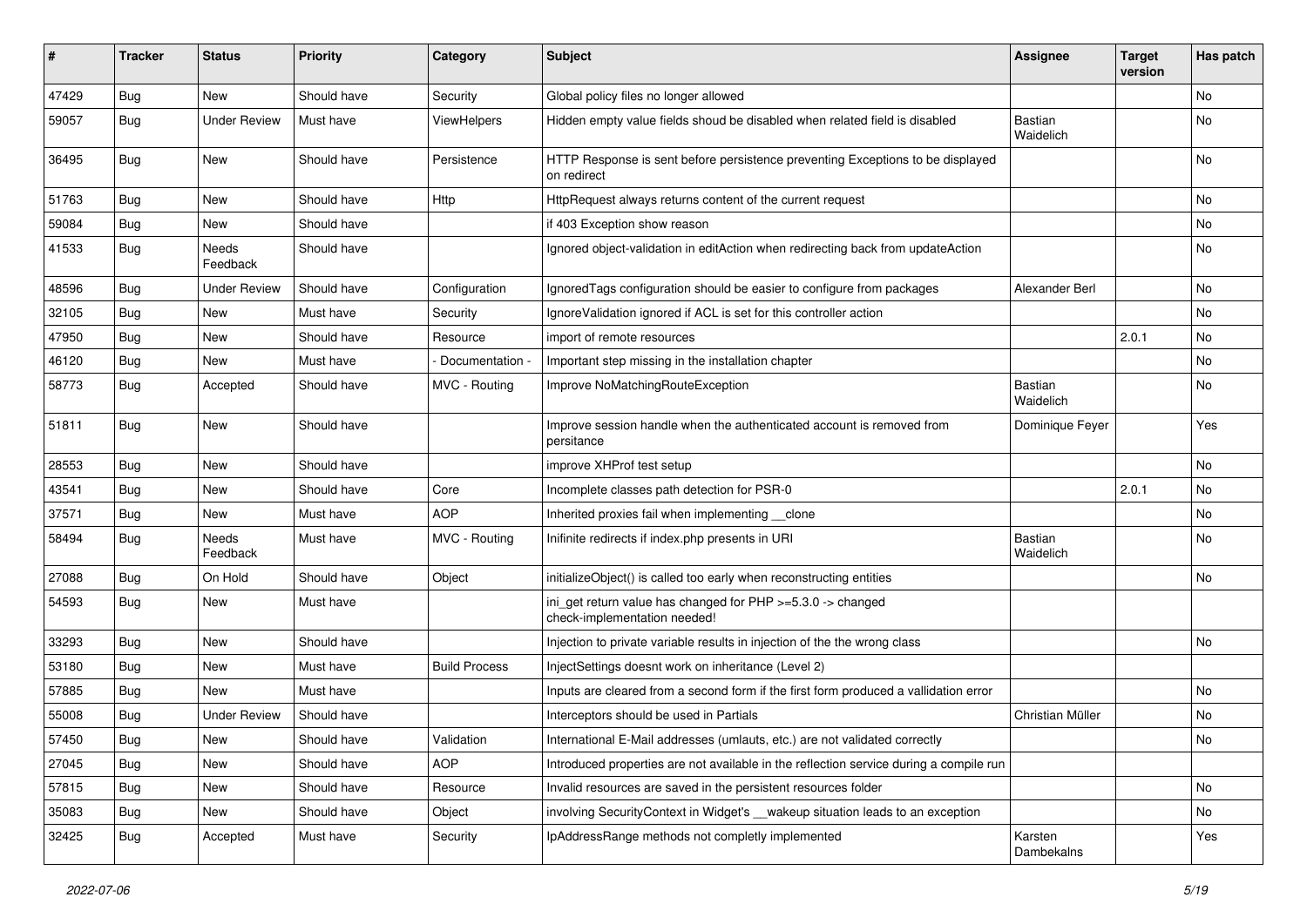| #     | <b>Tracker</b> | <b>Status</b>            | <b>Priority</b> | Category                  | Subject                                                                   | Assignee               | <b>Target</b><br>version | Has patch  |
|-------|----------------|--------------------------|-----------------|---------------------------|---------------------------------------------------------------------------|------------------------|--------------------------|------------|
| 51972 | <b>Bug</b>     | <b>New</b>               | Should have     |                           | Joins for every deep property constraint make cartesian selection         | Adrian Föder           |                          | <b>Yes</b> |
| 48532 | Bug            | <b>Under Review</b>      | Should have     | <b>MVC</b>                | JsonView Configuration behaves differently for arrays and objects         | Alexander Berl         |                          | No         |
| 34404 | <b>Bug</b>     | New                      | Should have     |                           | JsonView transformObject does not respect descendAll configuration        |                        |                          | No         |
| 50869 | <b>Bug</b>     | New                      | Could have      |                           | key() invoked on object                                                   |                        |                          | No         |
| 56555 | Bug            | New                      | Should have     |                           | Kickstart creates wrong labels in New.html                                |                        |                          |            |
| 46097 | <b>Bug</b>     | New                      | Must have       | Session                   | Logged in user gets session of an other logged in user                    | Robert Lemke           |                          | No         |
| 27607 | <b>Bug</b>     | New                      | Must have       | Core                      | Make Fluid comparisons work when first element is STRING, second is NULL. |                        |                          | No         |
| 28549 | <b>Bug</b>     | New                      | Should have     |                           | make widgets cacheable, i.e. not implement childnodeaccess interface      |                        |                          | <b>No</b>  |
| 41029 | <b>Bug</b>     | Accepted                 | Should have     | Security                  | Method security is also evaluating abstract classes                       | Karsten<br>Dambekalns  |                          | No         |
| 49373 | Bug            | New                      | Must have       | Security                  | Methods policy with key "Controllers" is ignored                          |                        |                          | <b>No</b>  |
| 52014 | Bug            | New                      | Should have     | Persistence               | Migration makes fields NOT NULL even though not true                      |                        |                          | No         |
| 43190 | <b>Bug</b>     | Accepted                 | Should have     | Persistence               | Misleading exception message for incompatible database structure          | Karsten<br>Dambekalns  | 2.0.1                    | No         |
| 57972 | Bug            | <b>New</b>               | Should have     | Documentation             | Missing @ManyToOne in example for resource                                |                        |                          | <b>No</b>  |
| 38004 | <b>Bug</b>     | Accepted                 | Should have     | Documentation -           | Missing CheatSheet folder for Getting Started manual                      | Karsten<br>Dambekalns  | 1.1.1                    | No         |
| 40998 | Bug            | <b>Under Review</b>      | Should have     | ViewHelpers               | Missing parent request namespaces in form field name prefix               | Sebastian<br>Kurfuerst | 1.1.1                    | <b>No</b>  |
| 54458 | <b>Bug</b>     | <b>New</b>               | Should have     | Package                   | Missing Version Number in packages                                        |                        |                          | <b>No</b>  |
| 40824 | <b>Bug</b>     | <b>Needs</b><br>Feedback | Should have     |                           | Modified action controller methods not detected properly                  | Andreas Förthner       |                          | <b>No</b>  |
| 53620 | <b>Bug</b>     | New                      | Should have     | Package                   | Move Classes/TYPO3/Flow/Composer to own Package                           |                        |                          | No         |
| 59322 | Bug            | New                      | Should have     | Persistence               | Mssing field exception should show missing migrations as well             |                        |                          | No         |
| 33628 | Bug            | Needs<br>Feedback        | Must have       | <b>ViewHelpers</b>        | Multicheckboxes (multiselect) for Collections don't work                  | Christian Müller       |                          | No         |
| 40064 | Bug            | New                      | Must have       | ViewHelpers               | Multiselect is not getting persisted                                      |                        |                          | No         |
| 58894 | <b>Bug</b>     | New                      | Must have       | Error Handler<br>Report - | MySQL max key length exceeded during Neos setup                           |                        | 2.x                      | No         |
| 40283 | Bug            | New                      | Should have     | Object                    | New constructor in grandparent class not called                           |                        |                          | No         |
| 30425 | Bug            | New                      | Should have     | Security                  | New methods are not updated in Policies during Development                |                        |                          |            |
| 54451 | Bug            | New                      | Must have       |                           | No functionality at Apache environments with suexec                       |                        |                          | <b>No</b>  |
| 33078 | <b>Bug</b>     | New                      | Should have     | Security                  | No Redirect to Login                                                      |                        |                          | No         |
| 49566 | <b>Bug</b>     | New                      | Should have     | Property                  | NULL source values are not handled correctly                              | Adrian Föder           |                          | No         |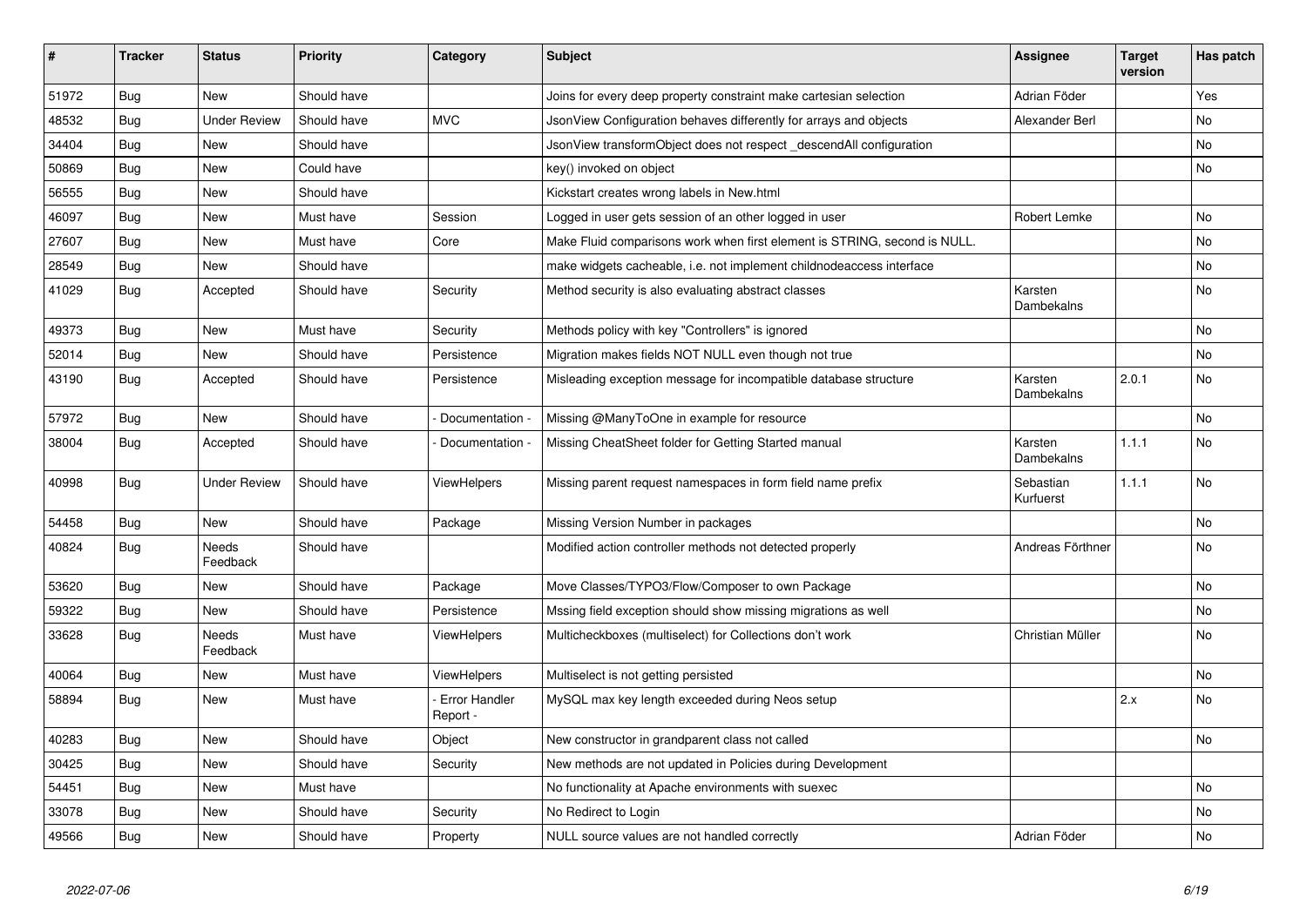| #     | <b>Tracker</b> | <b>Status</b>       | <b>Priority</b> | Category    | <b>Subject</b>                                                                                                                                    | <b>Assignee</b>             | <b>Target</b><br>version | Has patch |
|-------|----------------|---------------------|-----------------|-------------|---------------------------------------------------------------------------------------------------------------------------------------------------|-----------------------------|--------------------------|-----------|
| 37302 | Bug            | Needs<br>Feedback   | Should have     | Validation  | NumberValidator                                                                                                                                   | Carsten Bleicker            |                          | <b>No</b> |
| 49372 | Bug            | New                 | Should have     |             | ObjectConverter ignores implemented interface when mapping subtype                                                                                |                             |                          | No        |
| 47331 | Bug            | Accepted            | Must have       | Object      | ObjectManager shutdown with Dependency Injection Proxy causes fatal errors                                                                        |                             | 2.0.1                    | No        |
| 13559 | Bug            | Accepted            | Should have     | Persistence | ObjectSerializer failes with persistent objects within arrays                                                                                     | Karsten<br>Dambekalns       |                          | No        |
| 46974 | Bug            | Accepted            | Should have     | Object      | Original and Proxy class in one file makes it difficult to reach 100% code coverage<br>for functional tests                                       | Christian Müller            |                          | No        |
| 36804 | Bug            | New                 | Should have     | Persistence | Orphaned entities within aggregates are not removed                                                                                               |                             |                          | <b>No</b> |
| 51847 | Bug            | New                 | Should have     | Reflection  | Overiding controller actions with other required parameter sets results in fatal error.                                                           |                             | 2.x                      | No        |
| 58927 | Bug            | New                 | Should have     | Security    | Overlapping ressouce definitions in Policy yaml resolved incorrectly                                                                              |                             | 2.1                      | No        |
| 45413 | Bug            | <b>Under Review</b> | Should have     |             | Overriding boolean properties using Objects yaml is broken                                                                                        |                             |                          |           |
| 45386 | <b>Bug</b>     | New                 | Could have      |             | Package::buildArrayOfClassFiles tries to determine class names from file paths                                                                    |                             |                          | No        |
| 54549 | Bug            | New                 | Must have       |             | PackageManager::createPackage is incompatible to PackageManagerInterface                                                                          |                             |                          | <b>No</b> |
| 53806 | Bug            | <b>Under Review</b> | Should have     | Widgets     | Paginate widget maximumNumberOfLinks rendering wrong number of links                                                                              | <b>Bastian</b><br>Waidelich |                          | No        |
| 36655 | Bug            | New                 | Should have     | Widgets     | Pagination Links                                                                                                                                  |                             |                          | No        |
| 56074 | Bug            | New                 | Should have     |             | Parse errors cause meaningless Flow exception messages.                                                                                           | Adrian Föder                | 2.x                      |           |
| 27721 | Bug            | Needs<br>Feedback   | Should have     | Resource    | Permissions of uploaded resources not correct                                                                                                     | Karsten<br>Dambekalns       |                          | <b>No</b> |
| 57374 | Bug            | New                 | Should have     | Session     | Persisted entities saved in session are not resolved                                                                                              |                             | 2.x                      | No        |
| 45384 | Bug            | New                 | Must have       | Widgets     | Persisted entity object in widget-configuration cannot be deserialized (after reload)                                                             |                             | 2.0.1                    | <b>No</b> |
| 56601 | Bug            | <b>Under Review</b> | Must have       |             | PersistenceManager wrong handling of ORM\ld                                                                                                       |                             |                          | No        |
| 45669 | Bug            | New                 | Should have     |             | PersistentObjectConverter does not convert ValueObjects by __identity                                                                             |                             |                          | <b>No</b> |
| 56859 | Bug            | <b>New</b>          | Should have     |             | PHP Warning: TYPO3_Flow_Error_Exception.php not present in Data/Temporary                                                                         |                             |                          |           |
| 52185 | Bug            | New                 | Could have      | Utility     | PositionalArraySorter should detect recursive dependencies                                                                                        |                             |                          | No        |
| 59858 | Bug            | New                 | Must have       |             | Property <path>\CoffeeBean::\$Persistence Object Identifier does not exist</path>                                                                 |                             | 2.x                      |           |
| 56107 | Bug            | New                 | Should have     | Property    | Property mapping configuration only supports one wildcard at a time                                                                               |                             |                          | No        |
| 47637 | Bug            | New                 | Should have     |             | Property with @ORM\Column(nullable=true,type="decimal",scale=2) results as<br>type "string" in Collection Objects and not as expected as "double" |                             |                          |           |
| 34134 | <b>Bug</b>     | Needs<br>Feedback   | Should have     | Property    | PropertyMapper throws unnecessary exception                                                                                                       | Christian Müller            |                          | Yes       |
| 50342 | <b>Bug</b>     | New                 | Could have      |             | PropertyMapper: Use of interface method before implementation check                                                                               |                             |                          | No        |
| 37292 | <b>Bug</b>     | <b>Under Review</b> | Should have     | Property    | PropertyMappingConfiguration::mapUnknownProperties is not passed down to<br>Subconfiguration                                                      | Sebastian<br>Kurfuerst      |                          | Yes       |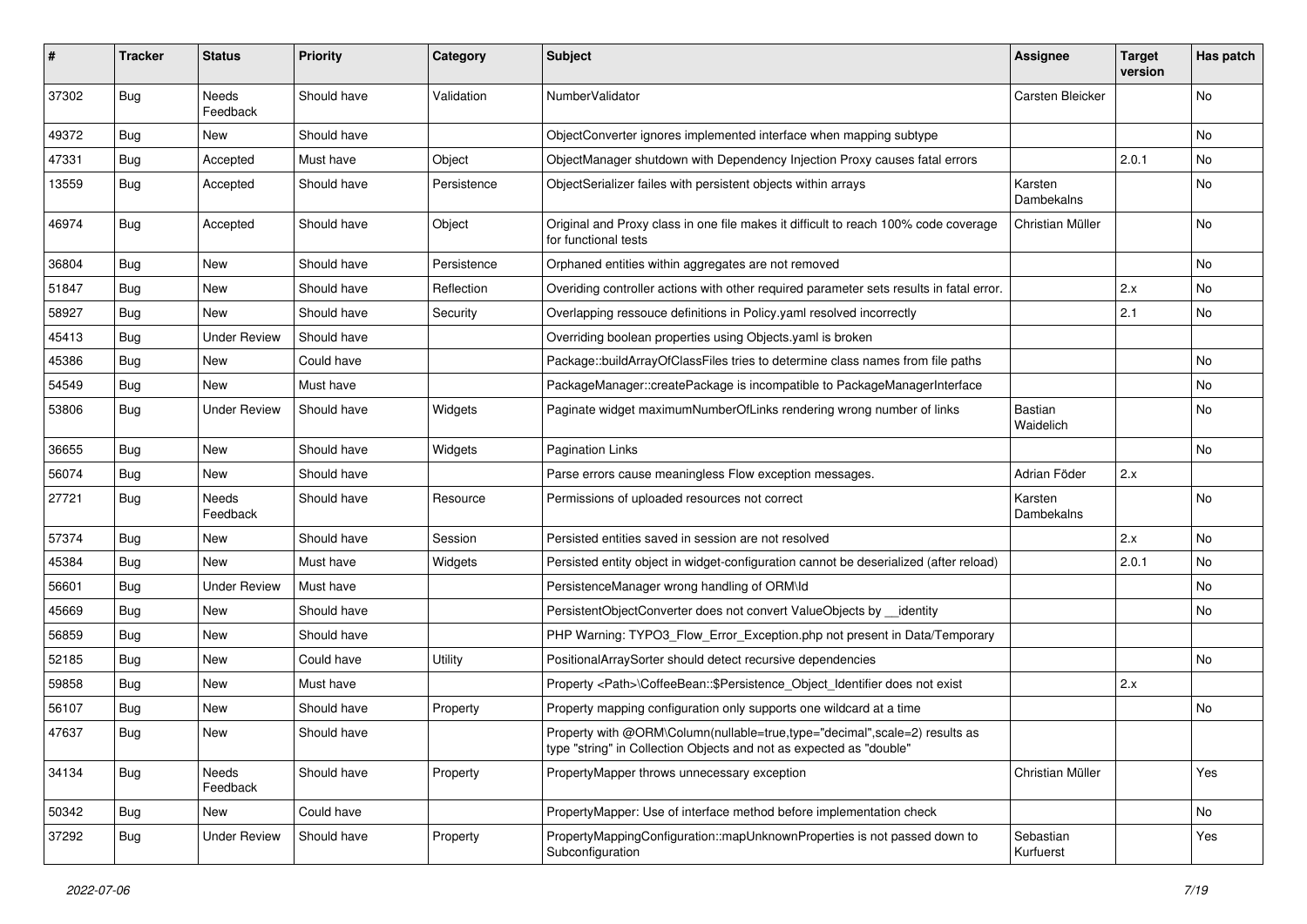| #     | <b>Tracker</b> | <b>Status</b>       | <b>Priority</b> | Category      | <b>Subject</b>                                                                                                                                          | <b>Assignee</b>       | <b>Target</b><br>version | Has patch |
|-------|----------------|---------------------|-----------------|---------------|---------------------------------------------------------------------------------------------------------------------------------------------------------|-----------------------|--------------------------|-----------|
| 34879 | Bug            | Accepted            | Must have       | Persistence   | Proxied object is not update()able                                                                                                                      | Karsten<br>Dambekalns |                          | <b>No</b> |
| 42101 | Bug            | New                 | Must have       | Object        | Proxyclasses are not rebuild in Development context unless cache is empty                                                                               |                       | 2.0.1                    | No        |
| 34682 | <b>Bug</b>     | <b>Under Review</b> | Should have     | ViewHelpers   | Radio Button missing checked on validation error                                                                                                        |                       |                          | <b>No</b> |
| 36634 | <b>Bug</b>     | New                 | Should have     |               | Reconstituted entities do not have their properties set when initializeObject() is<br>called                                                            |                       |                          | No        |
| 36633 | <b>Bug</b>     | New                 | Should have     |               | Reconstituted entities should not have the FLOW3 Persistence clone property set                                                                         |                       |                          | No        |
| 43947 | <b>Bug</b>     | New                 | Should have     |               | Redirect to login after Session timeout                                                                                                                 |                       |                          | No        |
| 39791 | <b>Bug</b>     | <b>New</b>          | Must have       | Reflection    | Reflection data of old aspect is not removed                                                                                                            |                       | 1.1.1                    | No        |
| 47325 | <b>Bug</b>     | <b>Under Review</b> | Should have     | Reflection    | ReflectionData and classSchema caches need not be freezable                                                                                             |                       | 2.0.1                    | No        |
| 10678 | <b>Bug</b>     | New                 | Must have       | Reflection    | ReflectionService doesn't reflect methods of child classes correctly when they get<br>reflected before their parent class in the initialization process |                       |                          |           |
| 45272 | <b>Bug</b>     | New                 | Should have     |               | Related Value Objects get deleted by default cascading                                                                                                  |                       |                          | No        |
| 54046 | <b>Bug</b>     | <b>New</b>          | Must have       | Persistence   | Removal of ValueObjects from a ManyToMany relationship is not possible                                                                                  |                       | 2.1                      | <b>No</b> |
| 47858 | <b>Bug</b>     | Needs<br>Feedback   | Should have     | Package       | Remove .htaccess from Composer Installer Essentials                                                                                                     | Christopher<br>Hlubek | 2.0.1                    | No        |
| 46244 | Bug            | <b>Under Review</b> | Should have     |               | Remove call to PHP_BINDIR in CoreCommandController                                                                                                      |                       |                          |           |
| 48429 | <b>Bug</b>     | New                 | Should have     |               | Remove- and update-actions on repository are not persisted                                                                                              |                       |                          | <b>No</b> |
| 44184 | <b>Bug</b>     | New                 | Should have     | <b>MVC</b>    | Request arguments are not merged correctly for single object actions                                                                                    |                       | 2.0.1                    | No        |
| 44186 | Bug            | <b>New</b>          | Should have     | <b>MVC</b>    | Request does not accept custom Content-Type                                                                                                             |                       | 2.0.1                    | No        |
| 52938 | <b>Bug</b>     | New                 | Should have     |               | Resource stream wrapper doesn't work with foreign package                                                                                               |                       |                          |           |
| 38369 | <b>Bug</b>     | New                 | Must have       | View          | Resource ViewHelpers should not fall back to request package                                                                                            |                       |                          | <b>No</b> |
| 58996 | Bug            | New                 | Should have     |               | ResourceManager adding to persistence                                                                                                                   |                       |                          | No        |
| 42888 | <b>Bug</b>     | Needs<br>Feedback   | Should have     | Resource      | ResourceManager chokes on non existing files                                                                                                            |                       |                          | No        |
| 64342 | <b>Bug</b>     | New                 | Should have     |               | ResourceManager->deleteResource() leaves database entry                                                                                                 |                       |                          |           |
| 54403 | <b>Bug</b>     | New                 | Should have     |               | Resources remade when parent record updated                                                                                                             |                       |                          |           |
| 62009 | <b>Bug</b>     | New                 | Should have     |               | Rewrite URI Filename could be empty                                                                                                                     |                       |                          |           |
| 49423 | Bug            | <b>New</b>          | Must have       |               | Role name and packageKey are not accessible                                                                                                             |                       |                          | No        |
| 54589 | Bug            | New                 | Should have     | Security      | Role parent is not removed from roles MM table                                                                                                          |                       |                          | No        |
| 49780 | Bug            | New                 | Should have     | Security      | Roles are not synchronized                                                                                                                              |                       |                          | No        |
| 50395 | Bug            | Accepted            | Should have     | MVC - Routing | Route cache caches routes for non dispatchable requests                                                                                                 | Bastian<br>Waidelich  |                          | No        |
| 45917 | <b>Bug</b>     | New                 | Should have     | MVC - Routing | RoutePartHandler transliteration must be improved                                                                                                       |                       |                          | No        |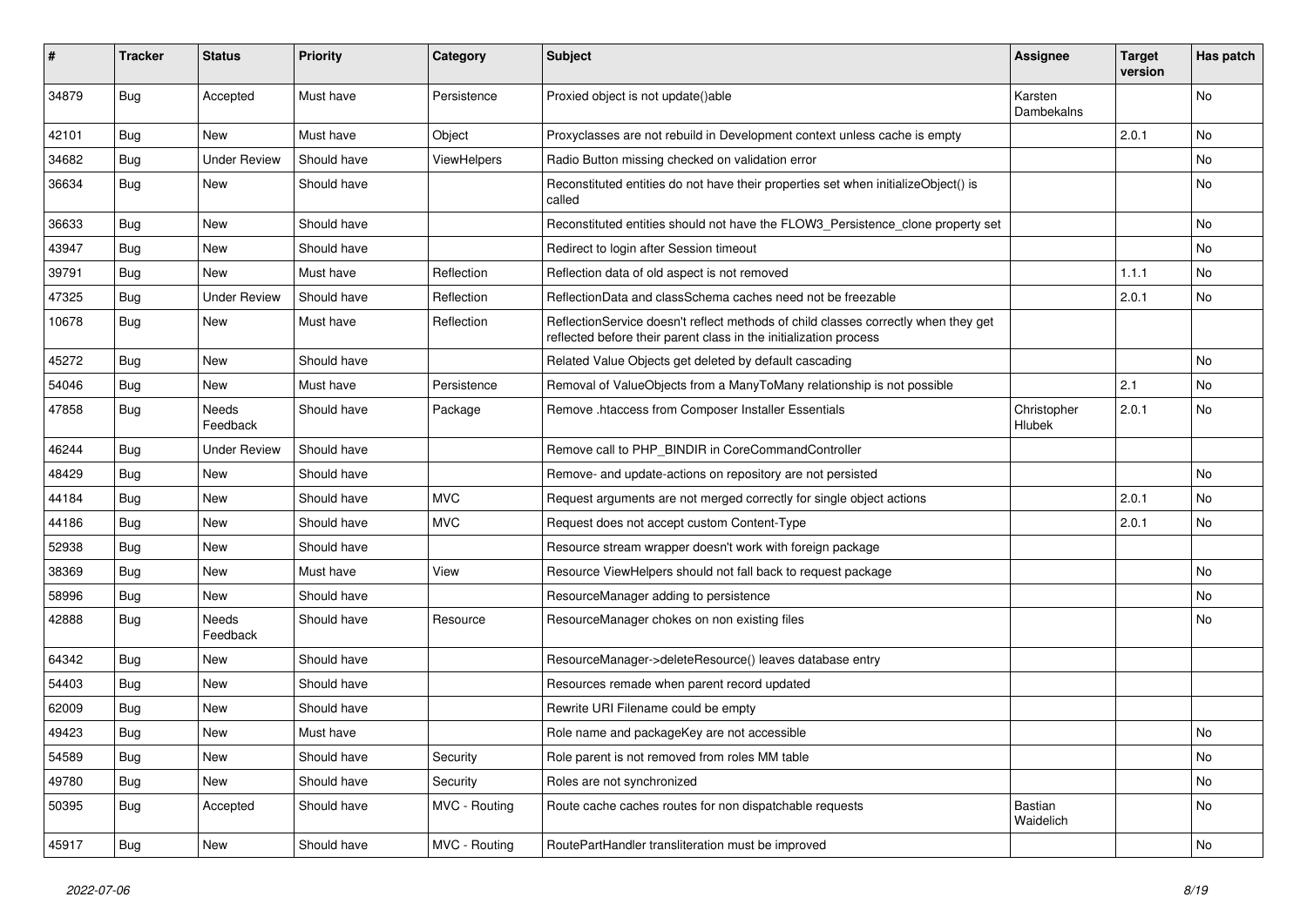| ∦     | <b>Tracker</b> | <b>Status</b>            | <b>Priority</b> | Category                         | <b>Subject</b>                                                                                                               | <b>Assignee</b>             | <b>Target</b><br>version | Has patch |
|-------|----------------|--------------------------|-----------------|----------------------------------|------------------------------------------------------------------------------------------------------------------------------|-----------------------------|--------------------------|-----------|
| 39990 | <b>Bug</b>     | <b>New</b>               | Should have     | Core                             | Same form twice in one template: hidden fields for empty values are only rendered<br>once                                    |                             |                          | <b>No</b> |
| 46073 | <b>Bug</b>     | <b>Under Review</b>      | Should have     |                                  | Scripts::executeCommand must be usable outsite of TYPO3.Flow                                                                 |                             |                          | <b>No</b> |
| 32869 | <b>Bug</b>     | <b>New</b>               | Must have       | Security                         | Security config tokenClass doesnt throw exception if not found the class                                                     |                             |                          | <b>No</b> |
| 39414 | Bug            | <b>New</b>               | Should have     | Documentation -                  | <b>Security Documentation</b>                                                                                                |                             |                          | <b>No</b> |
| 37227 | Bug            | On Hold                  | Must have       | Session                          | securityContext->getParty is not available in widget context                                                                 |                             |                          | <b>No</b> |
| 46210 | Bug            | Needs<br>Feedback        | Should have     | Session                          | securityContext->getParty() in the initializeObject() method of a session-Scope<br>object throws exception on second request |                             |                          | No        |
| 65424 | Bug            | <b>Under Review</b>      | Should have     | <b>ViewHelpers</b>               | SelectViewHelper must respect option(Value Label)Field for arrays                                                            |                             |                          | No        |
| 44234 | <b>Bug</b>     | <b>Under Review</b>      | Should have     | <b>ViewHelpers</b>               | selectViewHelper's sorting does not respect locale collation                                                                 |                             | 2.1                      | No        |
| 58153 | <b>Bug</b>     | <b>New</b>               | Should have     | <b>AOP</b>                       | Session - Scope, Property with interface annotation fails at wakeup                                                          |                             | 2.1                      | <b>No</b> |
| 44203 | Bug            | <b>Needs</b><br>Feedback | Should have     | Session                          | Session implementation is still racy                                                                                         | Robert Lemke                | 2.0.1                    | <b>No</b> |
| 45041 | Bug            | New                      | Must have       | Command                          | Set file permissions doesnt work                                                                                             |                             | 2.0.1                    | <b>No</b> |
| 33465 | <b>Bug</b>     | <b>New</b>               | Should have     | Command                          | Some vital commands to recover the system fail when recovery is needed                                                       |                             |                          | <b>No</b> |
| 39699 | <b>Bug</b>     | Accepted                 | Should have     | Cache                            | SQL DDL for TYPO3\FLOW3\Cache\Backend\PdoBackend                                                                             | Karsten<br>Dambekalns       |                          | <b>No</b> |
| 45623 | <b>Bug</b>     | New                      | Should have     | Documentation -                  | SQL error when calling TYPO3.Blog Setup controller                                                                           |                             |                          | No        |
| 38216 | Bug            | <b>Needs</b><br>Feedback | Should have     |                                  | Static method calls in reflected classes refer to _Original class                                                            |                             |                          | <b>No</b> |
| 11039 | Bug            | Needs<br>Feedback        | Must have       |                                  | Static object container injects properties to result of factory object                                                       |                             |                          | No        |
| 37473 | Bug            | <b>New</b>               | Must have       | - Testing -                      | Subsequent Exceptions related to Doctrine Entity Manager makes it snap shut                                                  |                             |                          | <b>No</b> |
| 49011 | <b>Bug</b>     | <b>Under Review</b>      | Should have     |                                  | Support executing TYPO3. Flow inside a PHAR                                                                                  |                             |                          | No        |
| 54744 | Bug            | <b>New</b>               | Should have     | Log                              | System.log contains many NOTICE Flow The argument "workspace" declared in<br>pointcut does not exist in method TYPO3         |                             |                          | <b>No</b> |
| 60856 | Bug            | New                      | Must have       | <b>ViewHelpers</b>               | Target attribute not supported by the form viewhelper                                                                        |                             |                          | Yes       |
| 47601 | Bug            | New                      | Should have     |                                  | Template Path of Submodules contains lowercase Namespace                                                                     |                             |                          |           |
| 46689 | Bug            | New                      | Must have       |                                  | The new ClassLoader swallows Fatal Errors                                                                                    | Marc Neuhaus                |                          | <b>No</b> |
| 52591 | <b>Bug</b>     | New                      | Should have     |                                  | The Pagination Widget broken for joined objects                                                                              |                             |                          | No        |
| 53790 | <b>Bug</b>     | New                      | Must have       |                                  | Translation handling in Flashmessages is inconsistent to Validation errors                                                   |                             |                          |           |
| 53350 | <b>Bug</b>     | Accepted                 | Should have     | MVC - Routing                    | Trying to create a Link in an Template in CLI Context should provide a helpful<br>exception                                  | <b>Bastian</b><br>Waidelich |                          | No        |
| 59878 | <b>Bug</b>     | New                      | Must have       | <b>Error Handler</b><br>Report - | TYPO3\Flow\Core\Booting\Exception\SubProcessException thrown in file<br>Scripts.php                                          |                             | 1.1.1                    | <b>No</b> |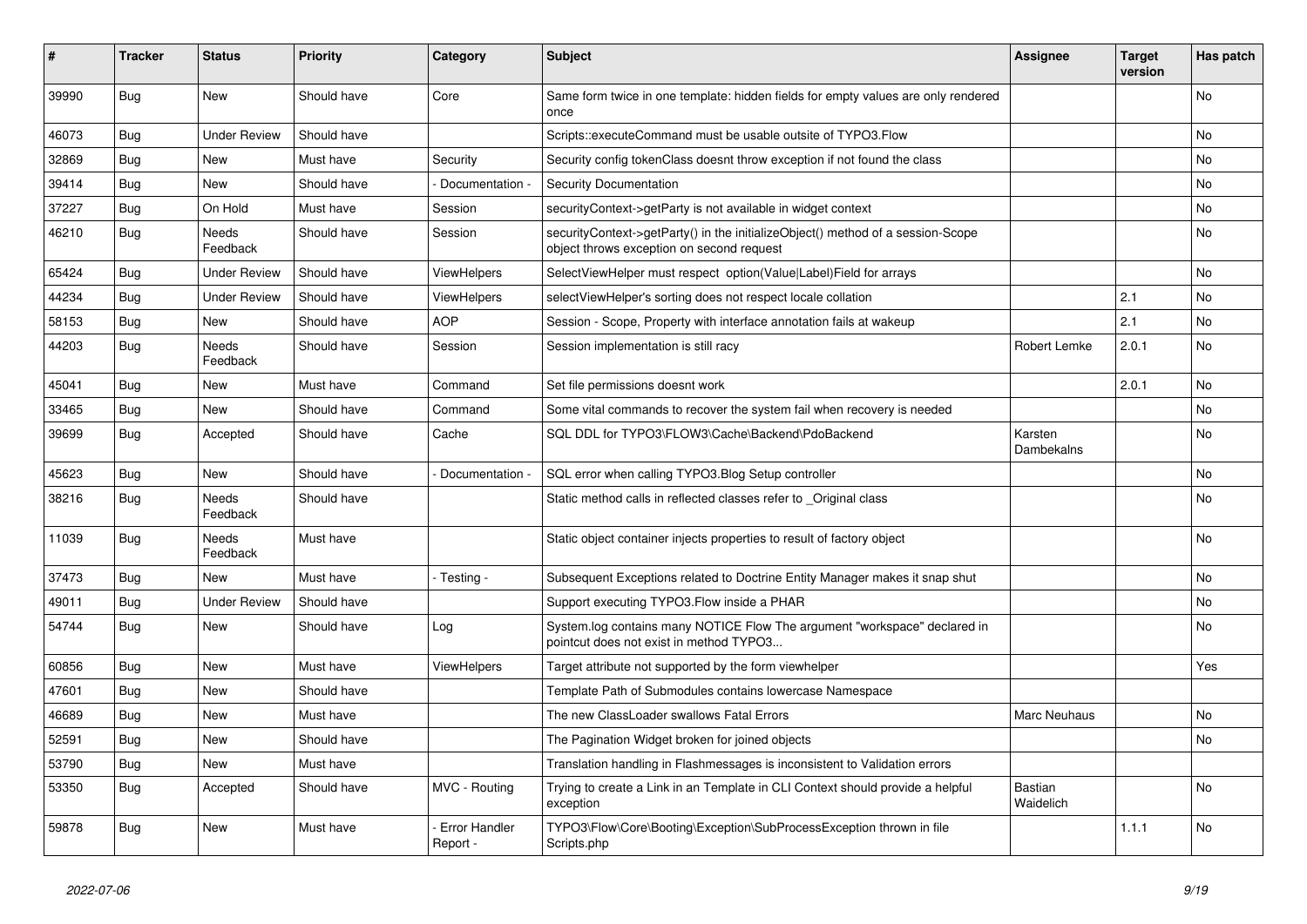| ∦     | <b>Tracker</b> | <b>Status</b> | <b>Priority</b> | Category                         | <b>Subject</b>                                                                                                                         | <b>Assignee</b>             | <b>Target</b><br>version | Has patch |
|-------|----------------|---------------|-----------------|----------------------------------|----------------------------------------------------------------------------------------------------------------------------------------|-----------------------------|--------------------------|-----------|
| 54381 | Bug            | New           | -- undefined -- | - Error Handler<br>Report -      | TYPO3\Flow\Core\Booting\Exception\SubProcessException thrown in file<br>Scripts.php                                                    |                             |                          | <b>No</b> |
| 53851 | <b>Bug</b>     | New           | -- undefined -- | - Error Handler<br>Report -      | TYPO3\Flow\Core\Booting\Exception\SubProcessException thrown in file<br>Scripts.php                                                    |                             |                          | <b>No</b> |
| 59747 | <b>Bug</b>     | <b>New</b>    | Should have     |                                  | TYPO3\Flow\Error\Exception thrown in file ErrorHandler.php                                                                             |                             |                          | <b>No</b> |
| 59140 | Bug            | New           | -- undefined -- | <b>Error Handler</b><br>Report - | TYPO3\Flow\Error\Exception thrown in file ErrorHandler.php                                                                             |                             |                          | <b>No</b> |
| 59049 | Bug            | New           | Should have     | <b>Error Handler</b><br>Report - | TYPO3\Flow\Error\Exception thrown in file ErrorHandler.php                                                                             |                             |                          | <b>No</b> |
| 52005 | Bug            | <b>New</b>    | Could have      | - Error Handler<br>Report -      | TYPO3\Flow\Error\Exception thrown in file ErrorHandler.php                                                                             |                             |                          | <b>No</b> |
| 51704 | Bug            | <b>New</b>    | -- undefined -- | - Error Handler<br>Report -      | TYPO3\Flow\Error\Exception thrown in file ErrorHandler.php                                                                             |                             |                          | <b>No</b> |
| 44361 | Bug            | New           | Should have     | 118n                             | TYPO3\Flow\I18n\Formatter\DatetimeFormatter - caching DATETIME type                                                                    |                             | 2.0.1                    | No        |
| 58852 | Bug            | <b>New</b>    | Should have     | Security                         | TYPO3\Flow\Security\Exception\AccessDeniedException should clarify which<br>action fails to execute                                    |                             |                          | <b>No</b> |
| 49801 | <b>Bug</b>     | <b>New</b>    | -- undefined -- | - Error Handler<br>Report -      | TYPO3\Flow\Security\Exception\AccessDeniedException thrown in file<br>TYPO3 Flow Security Authorization AccessDecisionVoterManager.php |                             |                          | <b>No</b> |
| 45405 | <b>Bug</b>     | Accepted      | Should have     | MVC - Routing                    | Uncaught Exception in DynamicRoutePart                                                                                                 | <b>Bastian</b><br>Waidelich |                          | <b>No</b> |
| 52526 | <b>Bug</b>     | <b>New</b>    | Should have     |                                  | Unfinished programming of DateTime converter                                                                                           |                             | 2.0.1                    |           |
| 39096 | Bug            | <b>New</b>    | Should have     | Core                             | Unnecessary compile invoked in non production context?                                                                                 |                             | 2.0.1                    | <b>No</b> |
| 35868 | <b>Bug</b>     | On Hold       | Must have       | Environment                      | Unstable condition in Utility\Environment                                                                                              | Karsten<br>Dambekalns       |                          | <b>No</b> |
| 45249 | Bug            | New           | Must have       | Documentation -                  | Update composer project-create command listing                                                                                         |                             |                          | <b>No</b> |
| 41496 | <b>Bug</b>     | New           | Must have       | Resource                         | Upload identical Resources, deleting fails                                                                                             |                             |                          | <b>No</b> |
| 54181 | Bug            | New           | Could have      | Core                             | Use date default timezone get() instead of ini get('date.timezone')                                                                    |                             |                          | Yes       |
| 37316 | <b>Bug</b>     | New           | Should have     | Validation                       | Use findBestMatchingLocale instead of getDefaultLocale?                                                                                |                             |                          | <b>No</b> |
| 3481  | Bug            | New           | Should have     | Core                             | Use ViewHelperVariableContainer in PostParseFacet                                                                                      |                             |                          | No        |
| 25988 | <b>Bug</b>     | New           | Should have     | Object                           | Useless proxies are built for some classes                                                                                             |                             |                          |           |
| 59357 | Bug            | New           | Should have     |                                  | Using the PackageManager directly instead of the Interface results in unexpected<br>behavior                                           |                             |                          | <b>No</b> |
| 37564 | <b>Bug</b>     | New           | Should have     | Validation                       | Validation of Parent Object containing properties of type ManyToOne and<br>ManyToMany to same Target                                   |                             |                          | <b>No</b> |
| 32873 | Bug            | Accepted      | Must have       |                                  | Value changes for logged in account are not persisted due to session serialization                                                     | Karsten<br>Dambekalns       |                          | <b>No</b> |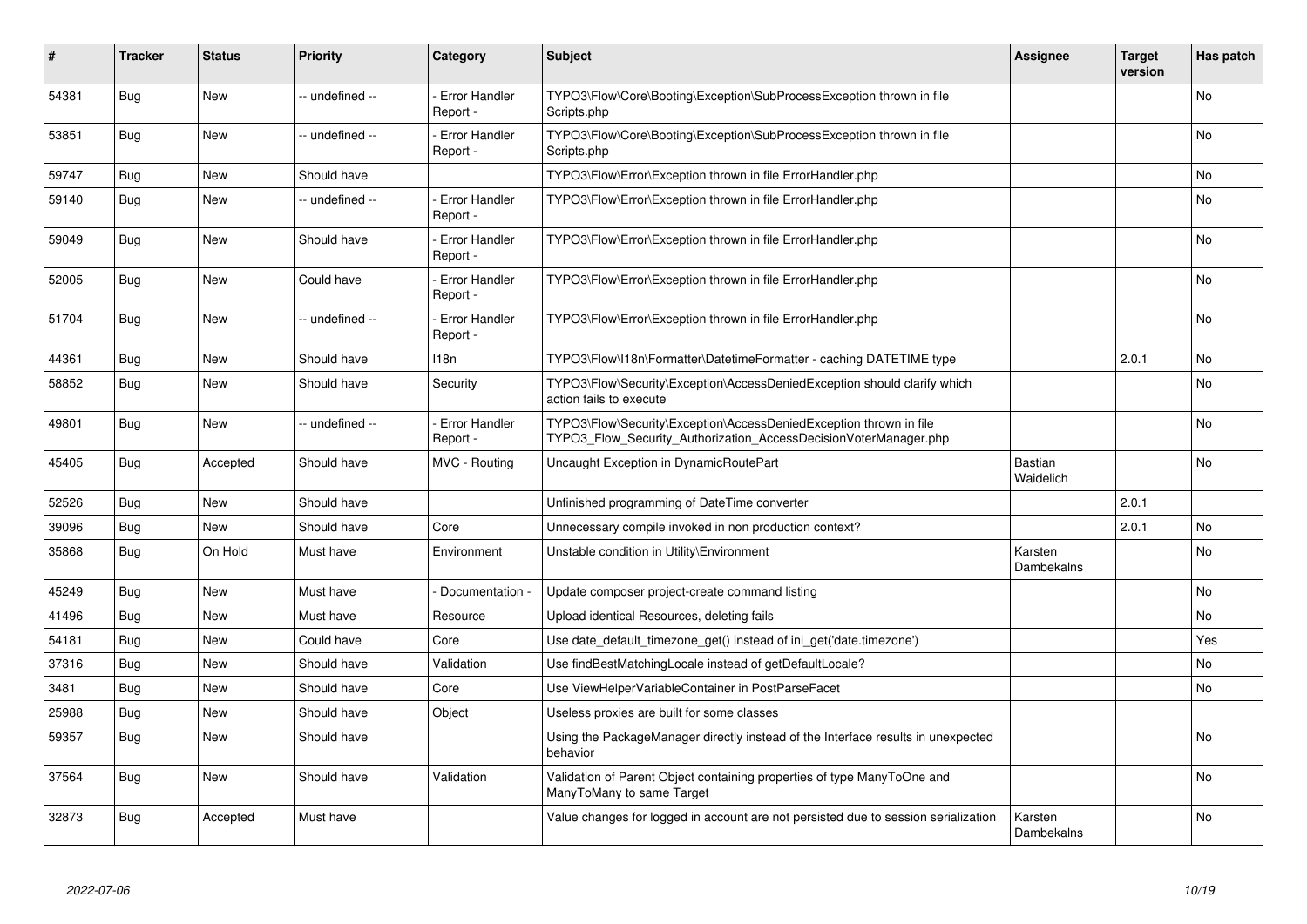| ∦     | <b>Tracker</b> | <b>Status</b>            | <b>Priority</b> | Category           | <b>Subject</b>                                                                                                          | Assignee                     | <b>Target</b><br>version | Has patch |
|-------|----------------|--------------------------|-----------------|--------------------|-------------------------------------------------------------------------------------------------------------------------|------------------------------|--------------------------|-----------|
| 33551 | <b>Bug</b>     | New                      | Must have       | Core               | View helper values break out of a partial scope                                                                         | Sebastian<br>Kurfuerst       |                          | No        |
| 29405 | <b>Bug</b>     | New                      | Must have       | Session            | When storing a new entity inside the session, it will be fully serialized instead of just<br>the reference being stored |                              |                          |           |
| 47006 | <b>Bug</b>     | <b>Under Review</b>      | Should have     |                    | widget identifier are not unique                                                                                        |                              |                          | <b>No</b> |
| 47818 | Bug            | New                      | Must have       |                    | Wrong link on Welcome screen                                                                                            |                              |                          |           |
| 52419 | Bug            | New                      | Should have     |                    | Wrong PHPDocs notation for default value inline f:translate viewhelper                                                  |                              | 2.0                      | No        |
| 50888 | <b>Bug</b>     | <b>Under Review</b>      | Should have     |                    | WSOD by changing name of section and if Fluid caches are generated                                                      |                              |                          | No        |
| 57796 | <b>Bug</b>     | <b>New</b>               | Should have     |                    | XLIFF Fails if $id ==$ nodedata                                                                                         |                              |                          | No        |
| 44185 | Bug            | <b>New</b>               | Should have     | <b>MVC</b>         | XML body always need a root node                                                                                        |                              | 2.0.1                    | <b>No</b> |
| 39674 | Bug            | New                      | Should have     | <b>MVC</b>         | \TYPO3\FLOW3\var_dump behaves weird in controller actions doing return                                                  |                              |                          | No        |
| 51120 | <b>Bug</b>     | New                      | Must have       | Core               | \TYPO3\Flow\Core\Booting::buildSubprocessCommand - wrong command if<br>passed more than one parameters                  |                              |                          | <b>No</b> |
| 50901 | Feature        | <b>New</b>               | Should have     | Validation         | @IgnoreValidation also for class fields                                                                                 |                              |                          | No        |
| 29387 | Feature        | <b>Needs</b><br>Feedback | Should have     | Security           | A token with wrong credentials should throw an exception                                                                | Andreas Förthner             |                          |           |
| 39910 | Feature        | Accepted                 | Should have     | Security           | Ability to query user based on roles                                                                                    |                              |                          | No        |
| 39088 | Feature        | <b>New</b>               | Should have     | Core               | Add a sgnalslot before compilation                                                                                      |                              |                          | No        |
| 40418 | Feature        | <b>Needs</b><br>Feedback | Could have      | Session            | Add an option to flow3:cache: flush thats keeps user sessions active                                                    |                              |                          | No        |
| 43082 | Feature        | Needs<br>Feedback        | Should have     |                    | Add CLI support for scaffolding models, views, controller                                                               |                              |                          | No        |
| 37885 | Feature        | <b>New</b>               | Could have      | Cli                | Add CLI to show the object-configuration for a FLOW3 object-name                                                        | <b>Martin Ficzel</b>         |                          | No        |
| 46257 | Feature        | <b>Under Review</b>      | Should have     | Core               | Add escape sequence support for Fluid                                                                                   |                              |                          | No        |
| 47404 | Feature        | New                      | Could have      | <b>AOP</b>         | Add getters and setters methods for introduced properties                                                               |                              |                          | No        |
| 26943 | Feature        | Needs<br>Feedback        | Should have     | 118 <sub>n</sub>   | Add i18n support to domain models                                                                                       | Karsten<br>Dambekalns        |                          | No        |
| 50262 | Feature        | New                      | Could have      | Package            | Add Keywords to composer Json                                                                                           |                              |                          | No        |
| 43841 | Feature        | New                      | Should have     |                    | Add package support to validation errors                                                                                |                              |                          | No        |
| 890   | Feature        | New                      | Should have     | <b>AOP</b>         | Add priority for advice chains                                                                                          | Robert Lemke                 |                          |           |
| 60003 | Feature        | New                      | Should have     | <b>ViewHelpers</b> | Add required-Attribute to f:form.password                                                                               |                              |                          | No        |
| 27322 | Feature        | On Hold                  | Should have     |                    | Add support for Appserver-in-PHP, which could result in much faster executions.                                         | Christopher<br><b>Hlubek</b> |                          | No        |
| 59672 | Feature        | <b>Under Review</b>      | Should have     | Persistence        | Add support for Doctrine 2.5 embeddables                                                                                | Alexander Berl               |                          | No        |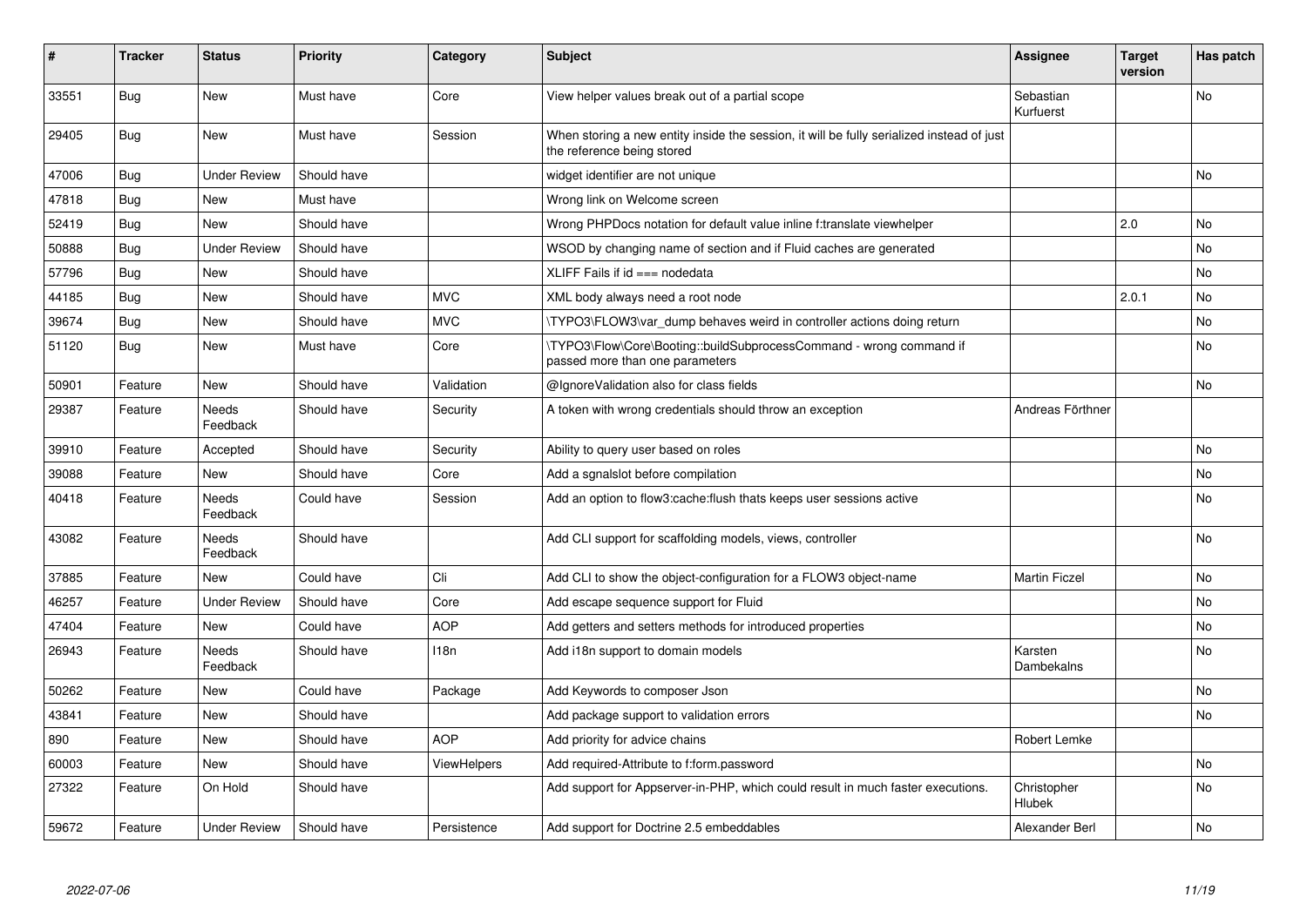| #     | <b>Tracker</b> | <b>Status</b>            | <b>Priority</b> | Category    | <b>Subject</b>                                                                                     | <b>Assignee</b>         | <b>Target</b><br>version | Has patch |
|-------|----------------|--------------------------|-----------------|-------------|----------------------------------------------------------------------------------------------------|-------------------------|--------------------------|-----------|
| 55793 | Feature        | <b>Under Review</b>      | Could have      | Persistence | Add Support for groupBy                                                                            | Kerstin<br>Huppenbauer  |                          | <b>No</b> |
| 36955 | Feature        | New                      | Should have     | Error       | Add type filter to var_dump()                                                                      |                         |                          | No        |
| 46216 | Feature        | <b>New</b>               | Should have     | Cache       | Add wincache cache backend                                                                         |                         |                          | No        |
| 46816 | Feature        | New                      | Should have     | Cache       | Add xcache cache backend                                                                           |                         |                          | No        |
| 58579 | Feature        | <b>New</b>               | Should have     |             | Adding own environment constants to Flow                                                           |                         | 2.x                      | <b>No</b> |
| 40081 | Feature        | New                      | Should have     |             | Allow assigned variables as keys in arrays                                                         |                         |                          | No        |
| 51459 | Feature        | New                      | Should have     | <b>MVC</b>  | Allow catching of particular exceptions on property mapping                                        |                         |                          | No        |
| 33049 | Feature        | New                      | Could have      | Core        | Allow configuration of context without environment variable (needed for IIS)                       |                         |                          | No        |
| 57763 | Feature        | New                      | Should have     |             | Allow controller / package / action as params in<br>\TYPO3\Fluid\ViewHelpers\Form\ButtonViewHelper |                         |                          | No        |
| 3312  | Feature        | <b>Needs</b><br>Feedback | Should have     | Log         | Allow for easy logging by annotations                                                              | Robert Lemke            |                          |           |
| 39790 | Feature        | <b>New</b>               | Should have     |             | Allow forward slashes where backslashes need to be specified                                       |                         |                          |           |
| 28231 | Feature        | New                      | Should have     | <b>MVC</b>  | Allow output to STDERR for CLI Response                                                            |                         |                          |           |
| 43346 | Feature        | <b>Under Review</b>      | Should have     | ViewHelpers | Allow property mapping configuration via template                                                  | Karsten<br>Dambekalns   | 2.1                      | <b>No</b> |
| 45851 | Feature        | Needs<br>Feedback        | Could have      |             | Allow referencing environment variables in Settings.yaml                                           | Adrian Föder            |                          | <b>No</b> |
| 47339 | Feature        | Needs<br>Feedback        | Could have      | Http        | Allow RequestHandlers to get the current Request injected                                          | Alexander Berl          |                          | <b>No</b> |
| 49050 | Feature        | New                      | Should have     | Persistence | Allow Subqueries in QueryInterface                                                                 |                         |                          | <b>No</b> |
| 36410 | Feature        | New                      | Should have     | ViewHelpers | Allow templates to send arguments back to layout                                                   |                         |                          | No        |
| 48355 | Feature        | New                      | Could have      |             | Assign output of viewhelper to template variable for further processing.                           |                         |                          |           |
| 1785  | Feature        | New                      | Must have       | Cache       | Automatic garbage collection for expired cache entries                                             |                         |                          |           |
| 33587 | Feature        | New                      | Should have     | Resource    | Automatically remove unused Resources                                                              |                         |                          | <b>No</b> |
| 55199 | Feature        | New                      | Should have     | Cli         | Avoid Buffering of Shell output                                                                    |                         |                          | No        |
| 46545 | Feature        | New                      | Should have     |             | Better support for arrays in options of SelectViewHelper                                           |                         |                          | No        |
| 3291  | Feature        | Needs<br>Feedback        | Should have     |             | Cacheable viewhelpers                                                                              |                         |                          | <b>No</b> |
| 60181 | Feature        | New                      | Could have      | View        | Caching mechanism for Fluid Views/Templates                                                        |                         |                          | No        |
| 41900 | Feature        | Accepted                 | Should have     | Package     | Check for duplicate PSR-0 autoload namespaces                                                      | Christian Jul<br>Jensen |                          | No        |
| 30933 | Feature        | Needs<br>Feedback        | Should have     | Persistence | Check for unique constraints on add()                                                              | Karsten<br>Dambekalns   |                          | No        |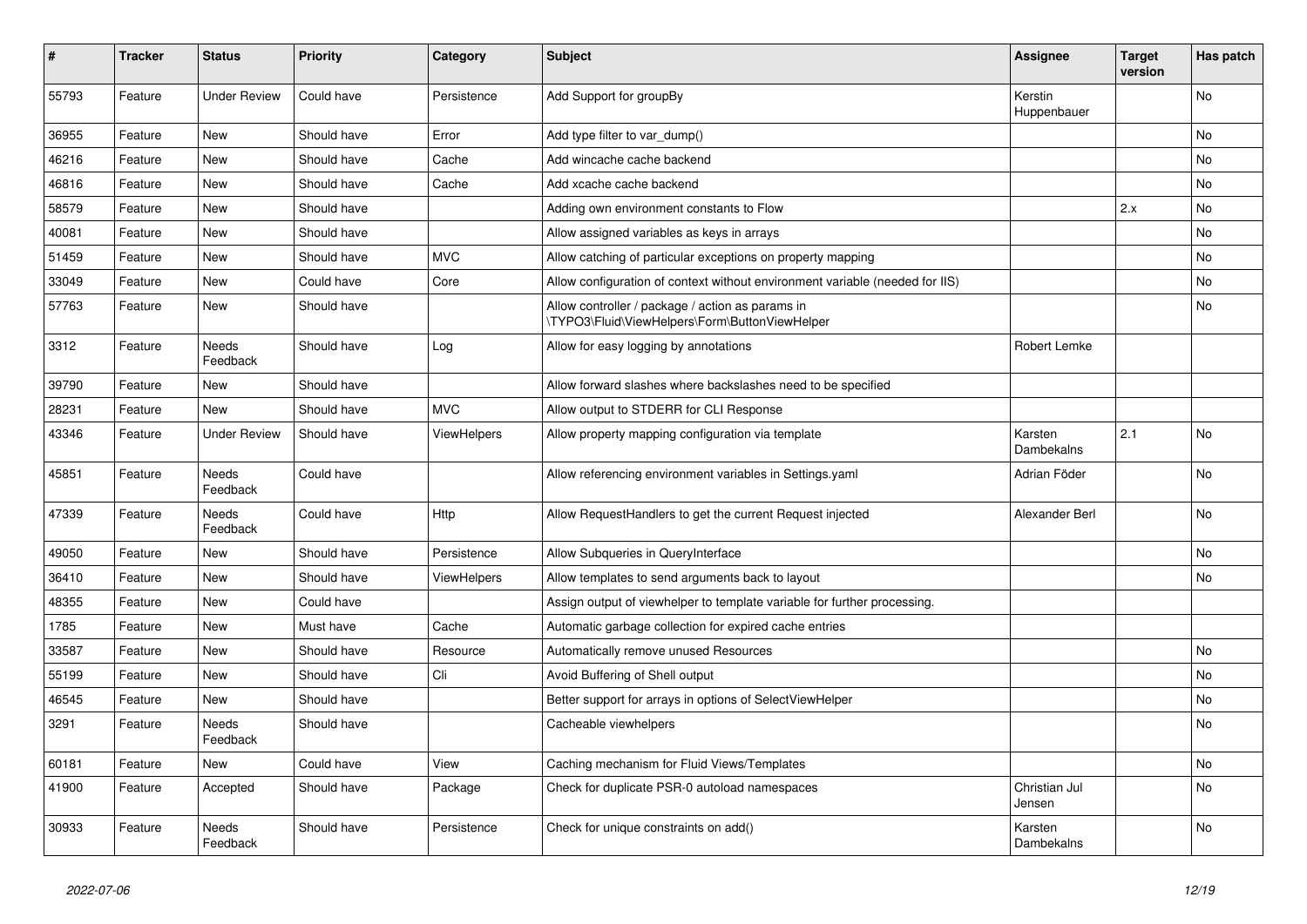| #     | <b>Tracker</b> | <b>Status</b>       | <b>Priority</b> | Category      | <b>Subject</b>                                                                                        | <b>Assignee</b>       | <b>Target</b><br>version | Has patch |
|-------|----------------|---------------------|-----------------|---------------|-------------------------------------------------------------------------------------------------------|-----------------------|--------------------------|-----------|
| 8463  | Feature        | New                 | Should have     | Security      | Check security policy for objects reconstituted in the session scope                                  |                       |                          |           |
| 8462  | Feature        | New                 | Should have     | Security      | Check subobjects in query rewriting                                                                   |                       |                          |           |
| 38130 | Feature        | New                 | Should have     |               | Checkboxes and multiple select fields should have an assignable default value                         |                       |                          | No        |
| 58622 | Feature        | New                 | Must have       | Core          | Clearer Exception: Array to string conversion                                                         |                       |                          | No        |
| 30428 | Feature        | New                 | Should have     | <b>MVC</b>    | Cloning of request arguments                                                                          |                       |                          |           |
| 48167 | Feature        | Accepted            | Should have     | Security      | Command line account and role browsing                                                                | Adrian Föder          |                          | <b>No</b> |
| 46910 | Feature        | New                 | Should have     |               | Composer integration - PackageStates.php                                                              |                       |                          | No        |
| 29972 | Feature        | <b>Under Review</b> | Should have     | MVC - Routing | Configurable Redirects                                                                                | <b>Tim Kandel</b>     |                          | No        |
| 7608  | Feature        | New                 | Could have      | Core          | Configurable shorthand/object accessor delimiters                                                     |                       |                          | Yes       |
| 33710 | Feature        | New                 | Should have     |               | Configuration based on Domain                                                                         |                       |                          | No        |
| 33937 | Feature        | Accepted            | Should have     | Resource      | Convenience method to resolve public "resource://" paths                                              | Karsten<br>Dambekalns |                          | No        |
| 3580  | Feature        | New                 | Must have       | <b>MVC</b>    | Create an administration panel for the FLOW3 Development context                                      |                       |                          |           |
| 52640 | Feature        | <b>Under Review</b> | Should have     |               | Create an UnlessViewHelper as opposite to the IfViewHelper                                            | Marc Neuhaus          |                          | <b>No</b> |
| 3725  | Feature        | New                 | Could have      | ViewHelpers   | <b>CSS Engine</b>                                                                                     | Christian Müller      |                          | No        |
| 26986 | Feature        | Accepted            | Should have     |               | Debug toolbar                                                                                         | Christian Müller      |                          | No        |
| 1907  | Feature        | New                 | Could have      | Core          | Default values for view helpers based on context                                                      |                       |                          |           |
| 45164 | Feature        | Accepted            | Should have     |               | Define syntax for validation rules in YAML                                                            | Karsten<br>Dambekalns |                          |           |
| 5442  | Feature        | New                 | Should have     | Security      | Destroy session / logout user on deleting an account                                                  | Andreas Förthner      |                          |           |
| 30890 | Feature        | Accepted            | Should have     | <b>MVC</b>    | Developer Toolbar                                                                                     | Christian Müller      |                          | No        |
| 55831 | Feature        | New                 | Should have     |               | Different scenarios for session settings                                                              |                       |                          | No        |
| 50115 | Feature        | <b>Under Review</b> | Must have       | Security      | During the policy loading, we need to take care if class exist                                        | Dominique Feyer       |                          | Yes       |
| 35030 | Feature        | Under Review        | Should have     | 118n          | Dynamic locale detection                                                                              | Karsten<br>Dambekalns |                          | No        |
| 45345 | Feature        | Needs<br>Feedback   | Should have     |               | Easy to use comments for fluid that won't show in output                                              |                       |                          |           |
| 37212 | Feature        | Accepted            | Must have       | Http          | Edge Side Includes (ESI)                                                                              | Robert Lemke          |                          | No        |
| 3587  | Feature        | New                 | Could have      | Validation    | Enforce validation rules for value objects already in constructor                                     |                       |                          |           |
| 55870 | Feature        | New                 | Must have       |               | Enhance f:form.textfield or add a f:form.datefield VH with enhanced validation and<br>propertymapping | Christian Müller      |                          | No        |
| 53177 | Feature        | New                 | Should have     | Security      | entity resource policy value support for `this`                                                       |                       |                          | No        |
| 32607 | Feature        | Needs<br>Feedback   | Should have     | 118n          | Export localized strings for JS consumption                                                           | Karsten<br>Dambekalns |                          | No        |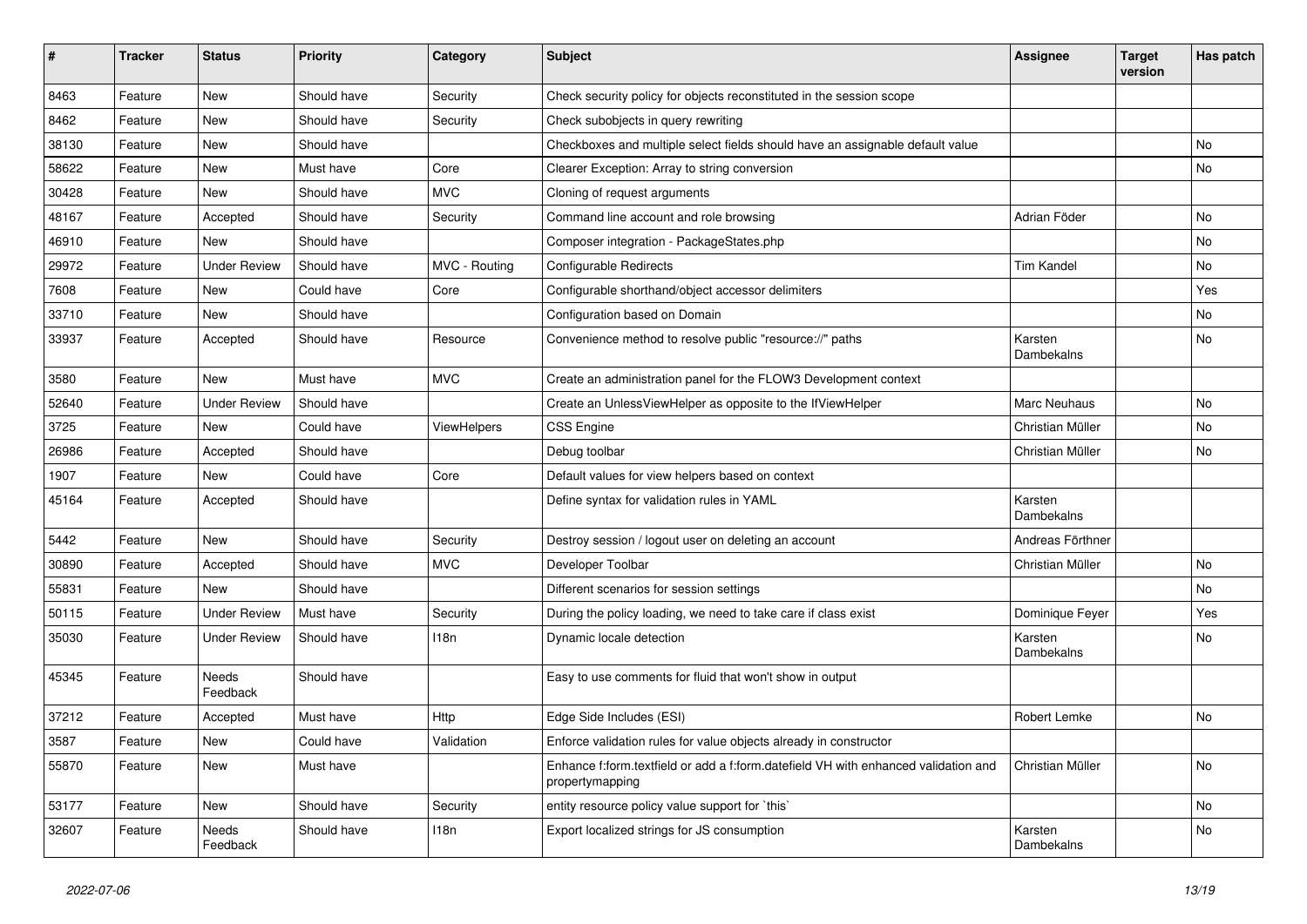| #     | <b>Tracker</b> | <b>Status</b>       | <b>Priority</b> | Category    | <b>Subject</b>                                                                                | <b>Assignee</b>        | <b>Target</b><br>version | Has patch |
|-------|----------------|---------------------|-----------------|-------------|-----------------------------------------------------------------------------------------------|------------------------|--------------------------|-----------|
| 45153 | Feature        | New                 | Should have     |             | f:be.menus.actionMenuItem - Detection of the current select option is insufficient            |                        |                          | <b>No</b> |
| 62346 | Feature        | New                 | Could have      | Core        | f:comment should have high precende                                                           |                        | 3.x                      | No        |
| 31955 | Feature        | New                 | Should have     | Widgets     | f:uri.widget                                                                                  |                        |                          | No        |
| 36510 | Feature        | New                 | Should have     |             | Firewall Redirect?                                                                            |                        |                          | <b>No</b> |
| 10472 | Feature        | New                 | Could have      | Core        | Fluid Standalone distribution                                                                 |                        |                          | No        |
| 9005  | Feature        | Accepted            | Could have      |             | Fluid Template Analyzer (FTA)                                                                 | Sebastian<br>Kurfuerst |                          |           |
| 3306  | Feature        | Accepted            | Should have     | <b>MVC</b>  | Flush routes cache automatically on class file modifications                                  | Robert Lemke           |                          |           |
| 28136 | Feature        | New                 | Should have     | Persistence | HTTP Semantics for Transactions and more                                                      |                        |                          | No        |
| 56639 | Feature        | New                 | Must have       |             | Implement "getPrivateStorageUriByResource()" for recieving (image-) file URIs                 | Robert Lemke           | 2.x                      |           |
| 38379 | Feature        | New                 | Should have     |             | Implement a Eel-ViewHelper                                                                    |                        |                          |           |
| 6602  | Feature        | New                 | Could have      | Security    | Implement after invocation handling                                                           | Andreas Förthner       |                          |           |
| 38065 | Feature        | New                 | Must have       | Security    | Implement content security for DQL queries                                                    | Andreas Förthner       |                          | No        |
| 3621  | Feature        | <b>New</b>          | Should have     | Security    | Implement dynamic firewall filter registration                                                | Andreas Förthner       |                          |           |
| 6178  | Feature        | New                 | Should have     | Validation  | Implement FileType and FileSize validators                                                    |                        |                          |           |
| 6712  | Feature        | Accepted            | Should have     | <b>AOP</b>  | Implement mixin support                                                                       | Robert Lemke           |                          |           |
| 32985 | Feature        | New                 | Should have     | Utility     | Implement Processing Rules when merging numerically-indexed arrays                            |                        |                          | <b>No</b> |
| 3619  | Feature        | New                 | Should have     | Security    | Implement System Policy Support/System Security                                               | Andreas Förthner       |                          |           |
| 46063 | Feature        | New                 | Should have     | Security    | Implement username password provider with "remember me" persistent cookie                     | Christopher<br>Hlubek  |                          | No        |
| 4704  | Feature        | New                 | Should have     | Core        | Improve parsing exception messages                                                            |                        |                          |           |
| 37372 | Feature        | Accepted            | Should have     | Persistence | Inheritance in ORM should be configured automatically                                         | Karsten<br>Dambekalns  |                          | No        |
| 29794 | Feature        | New                 | Should have     |             | Initialize collections in generated models                                                    |                        |                          |           |
| 28964 | Feature        | New                 | Could have      |             | Integrate Behat tool for BDD                                                                  |                        |                          |           |
| 48409 | Feature        | New                 | Could have      | SignalSlot  | Introduce new Annotation "Slot" for wiring signal and slots                                   |                        |                          | No        |
| 37095 | Feature        | New                 | Should have     |             | It should be possible to set a different template on a Fluid TemplateView inside an<br>action | Christopher<br>Hlubek  |                          | <b>No</b> |
| 54037 | Feature        | <b>Under Review</b> | Should have     | <b>MVC</b>  | JsonView accepts encoding options                                                             |                        |                          | No.       |
| 32294 | Feature        | New                 | Should have     |             | Lazy initialization of loggers                                                                |                        |                          | No        |
| 9861  | Feature        | Needs<br>Feedback   | Should have     | Log         | Leave logging up and running as long as possible                                              |                        |                          | No        |
| 35783 | Feature        | New                 | Should have     | Object      | Lifecycle method after property mapping                                                       |                        |                          | No        |
| 51100 | Feature        | New                 | Must have       | ViewHelpers | Links with absolute URI should have the option of URI Scheme                                  |                        |                          | No        |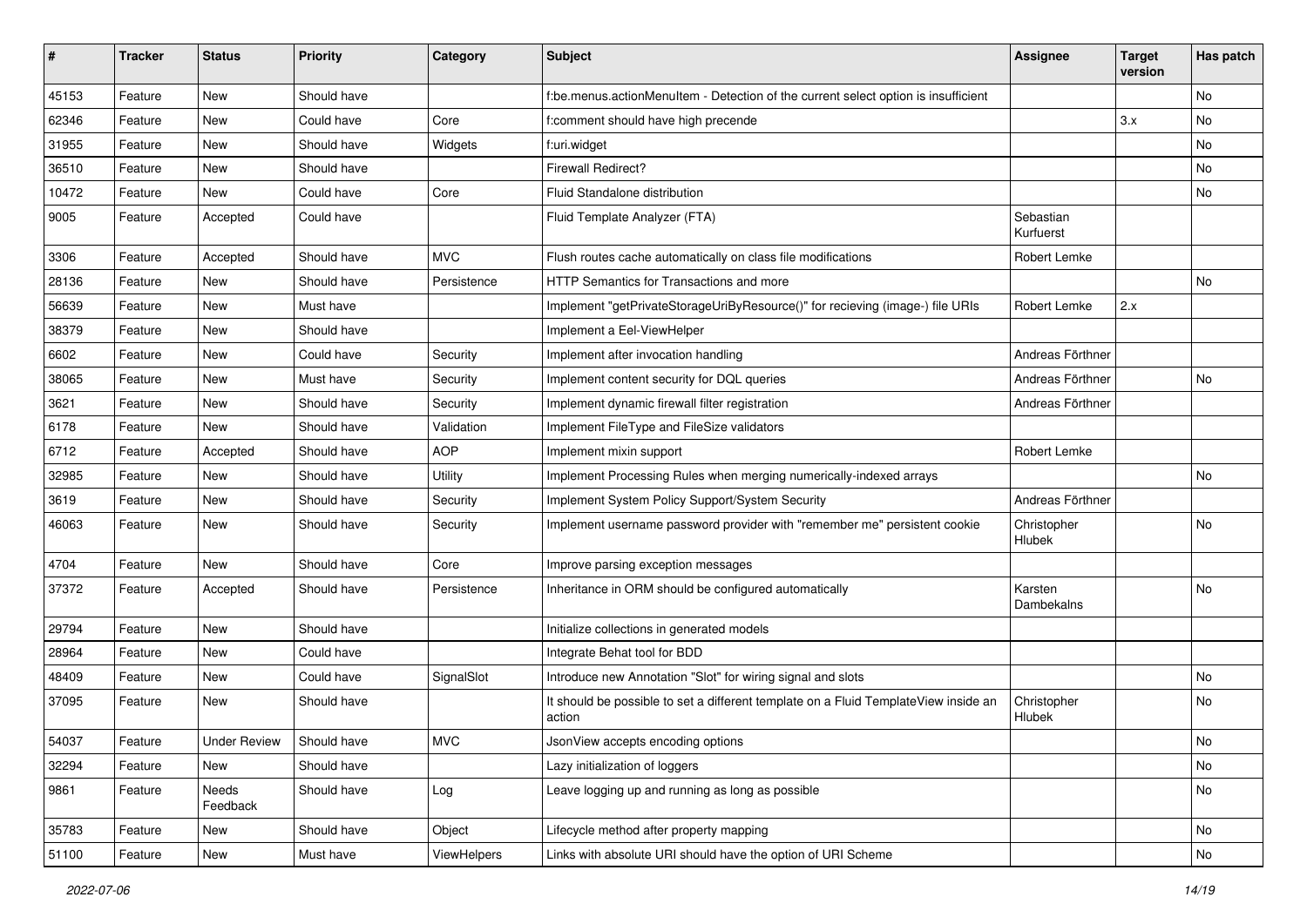| #     | <b>Tracker</b> | <b>Status</b>       | <b>Priority</b> | Category      | <b>Subject</b>                                                                                    | <b>Assignee</b>        | <b>Target</b><br>version | Has patch |
|-------|----------------|---------------------|-----------------|---------------|---------------------------------------------------------------------------------------------------|------------------------|--------------------------|-----------|
| 60095 | Feature        | <b>Under Review</b> | Should have     | Configuration | LockManager's LockHoldingStackPage should be configurable                                         |                        |                          | <b>No</b> |
| 44563 | Feature        | New                 | Should have     | Security      | Logged in users via HTTP Basic always get re-authenticated                                        |                        |                          | No        |
| 33394 | Feature        | Needs<br>Feedback   | Should have     | Core          | Logical expression parser for BooleanNode                                                         | <b>Tobias Liebig</b>   |                          | No        |
| 53971 | Feature        | New                 | Should have     |               | Login functionality                                                                               |                        |                          |           |
| 34816 | Feature        | New                 | Should have     | Security      | Long text encryption                                                                              |                        |                          | <b>No</b> |
| 47191 | Feature        | <b>Under Review</b> | Should have     | Validation    | Make (property) Validators aware of parent class and the property they belong to                  |                        |                          | No        |
| 37373 | Feature        | <b>Under Review</b> | Should have     | Configuration | Make annotation overrides / "injection" via Objects.yaml possible                                 | Marc Neuhaus           |                          | No        |
| 47075 | Feature        | New                 | Should have     | Resource      | Make Exception more meaningful                                                                    |                        |                          | No        |
| 36715 | Feature        | Accepted            | Should have     | Persistence   | Make simultaneous use of multiple persistence backends possible                                   | Karsten<br>Dambekalns  |                          | No        |
| 45103 | Feature        | <b>New</b>          | Should have     | Resource      | Make static resource URI generation available outside of Fluid                                    |                        |                          | <b>No</b> |
| 30555 | Feature        | New                 | Could have      | Core          | Make TagBuilder more extensible                                                                   |                        |                          | No        |
| 44123 | Feature        | New                 | Should have     |               | Make the "Flow requires the PHP setting "date.timezone"" error more beautiful                     |                        |                          | <b>No</b> |
| 47456 | Feature        | New                 | Should have     | Validation    | ManyToOne and OneToOne Relations of Objects passed as Action Argument are<br>loaded automatically |                        |                          | No        |
| 59244 | Feature        | New                 | Should have     |               | Message or Container needs context                                                                |                        |                          | No        |
| 39609 | Feature        | Accepted            | Should have     | Migrations -  | <b>Migration Version</b>                                                                          | Karsten<br>Dambekalns  |                          | <b>No</b> |
| 40555 | Feature        | Accepted            | Must have       | Core          | Missing command arguments parameter in<br>Core\Booting\Scripts::executeCommand()                  | Karsten<br>Dambekalns  |                          | Yes       |
| 42397 | Feature        | New                 | Should have     |               | Missing viewhelper for general links                                                              |                        |                          | No        |
| 35781 | Feature        | New                 | Should have     | Validation    | Model validation                                                                                  |                        |                          | No        |
| 26745 | Feature        | New                 | Should have     | <b>MVC</b>    | MVC should know about entities lying in the session                                               |                        |                          | <b>No</b> |
| 31262 | Feature        | New                 | Should have     | Object        | Named arguments in Objects.yaml for constructor arguments                                         |                        |                          | No        |
| 36559 | Feature        | New                 | Could have      |               | New widget progress bar                                                                           |                        |                          | Yes       |
| 34674 | Feature        | Accepted            | Should have     | <b>MVC</b>    | NotFoundView is not injected in ActionController                                                  | Robert Lemke           |                          | No        |
| 56036 | Feature        | New                 | Should have     |               | Optimize autoloading                                                                              |                        |                          | No        |
| 56486 | Feature        | New                 | Should have     |               | Optimize the ObjectManager for performance                                                        |                        |                          | <b>No</b> |
| 5933  | Feature        | Accepted            | Should have     | ViewHelpers   | Optional section rendering                                                                        | Sebastian<br>Kurfuerst |                          | No        |
| 30418 | Feature        | New                 | Should have     | Core          | Package bootstrapping following dependencies                                                      |                        |                          |           |
| 5774  | Feature        | New                 | Should have     | Package       | Package Manager should clear all cache entries tagged with %PACKAGE%                              |                        |                          |           |
| 60271 | Feature        | New                 | Should have     |               | Paginate viewhelper, should also support arrays                                                   |                        |                          | No        |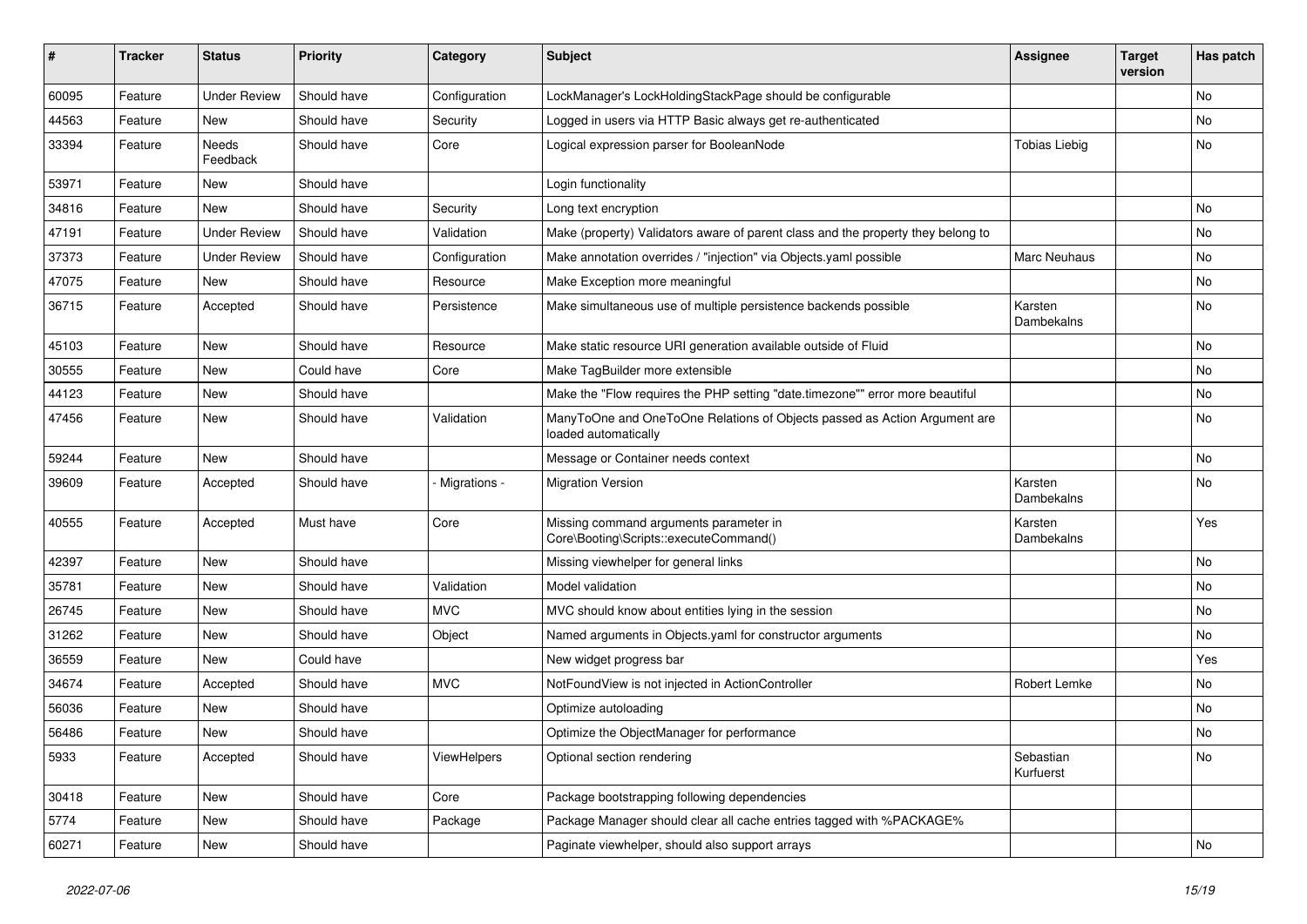| $\vert$ # | <b>Tracker</b> | <b>Status</b>       | <b>Priority</b> | Category      | <b>Subject</b>                                                                                             | Assignee              | <b>Target</b><br>version | Has patch |
|-----------|----------------|---------------------|-----------------|---------------|------------------------------------------------------------------------------------------------------------|-----------------------|--------------------------|-----------|
| 28052     | Feature        | On Hold             | Should have     | Security      | Possibility to enable or disable accounts                                                                  | Julian Kleinhans      |                          | No.       |
| 48862     | Feature        | New                 | Should have     | Monitor       | Possibility to exclude package from file monitoring                                                        |                       |                          | No        |
| 31484     | Feature        | Needs<br>Feedback   | Could have      |               | possibility to modify inner workings of proxy class builder                                                |                       |                          | No        |
| 9968      | Feature        | New                 | Should have     | Security      | Promote security publishing configuration automatically when persisting models                             | Andreas Förthner      |                          |           |
| 6603      | Feature        | New                 | Must have       | Security      | Provide a policy management API                                                                            | Andreas Förthner      |                          |           |
| 28074     | Feature        | Needs<br>Feedback   | Should have     |               | Provide a shell script that installs Phoenix or FLOW3 from git                                             | Markus Bucher         |                          | No        |
| 52590     | Feature        | <b>New</b>          | Should have     |               | Provide a way to get the Doctrine QueryBuilder                                                             |                       |                          | No        |
| 29258     | Feature        | Needs<br>Feedback   | Should have     |               | Provide a way to override classes by environment                                                           |                       |                          | No        |
| 2817      | Feature        | Needs<br>Feedback   | Should have     | <b>MVC</b>    | Provide safeguard for preventing multiple submits of a form                                                |                       |                          | No        |
| 29476     | Feature        | New                 | Should have     |               | Provider rendering time and query count for request                                                        |                       |                          |           |
| 9537      | Feature        | <b>New</b>          | Should have     | Persistence   | Query criterions should be able to compare whole objects                                                   |                       |                          |           |
| 44738     | Feature        | New                 | Must have       | Validation    | Re-Validation of argument's custom validators                                                              |                       |                          | No        |
| 36509     | Feature        | New                 | Should have     |               | redirectToUri to an uri with acl forces a 403 because of missing csrf token.                               |                       |                          | No        |
| 26767     | Feature        | New                 | Should have     | Reflection    | Reflection method to get a method return type and documentation                                            |                       |                          |           |
| 39936     | Feature        | New                 | Should have     | ViewHelpers   | registerTagAttribute should handle default values                                                          |                       |                          | No        |
| 39253     | Feature        | Accepted            | Should have     | Resource      | Remove mirroring mode option and code                                                                      | Karsten<br>Dambekalns |                          | No        |
| 30423     | Feature        | New                 | Should have     | <b>MVC</b>    | Rendering template of other action without forward                                                         |                       |                          | No        |
| 37279     | Feature        | New                 | Should have     | Property      | Request PropertyMapping                                                                                    |                       |                          | No        |
| 45100     | Feature        | <b>Under Review</b> | Should have     |               | RequestDispatchingAspect should check if entry point can handle current request                            | Christopher<br>Hlubek |                          |           |
| 33215     | Feature        | New                 | Should have     |               | RFC: Dynamic values in ObjectAccess paths                                                                  |                       |                          | No        |
| 34133     | Feature        | New                 | Could have      | Property      | RFC: Handle Semicolons in Path part of URIs as Scoped Path Parameters                                      |                       |                          | No        |
| 39788     | Feature        | <b>New</b>          | Could have      | Validation    | RFC: Repository based NotExistsValidator                                                                   |                       |                          | No        |
| 49039     | Feature        | New                 | Could have      | Log           | RFC: Use PSR-3 logger interface in Flow                                                                    |                       |                          | No        |
| 44891     | Feature        | New                 | Should have     | MVC - Routing | Routes should be able to enforce http/https protocol                                                       |                       |                          | No        |
| 8989      | Feature        | Needs<br>Feedback   | Could have      | View          | Search path for fluid template files                                                                       |                       |                          | No        |
| 8981      | Feature        | New                 | Could have      |               | Security/Performance: Provide Webserver Configuration file for common<br>webservers - do not use .htaccess |                       |                          |           |
| 49756     | Feature        | <b>Under Review</b> | Should have     |               | Select values by array key in checkbox viewhelper                                                          |                       |                          | No        |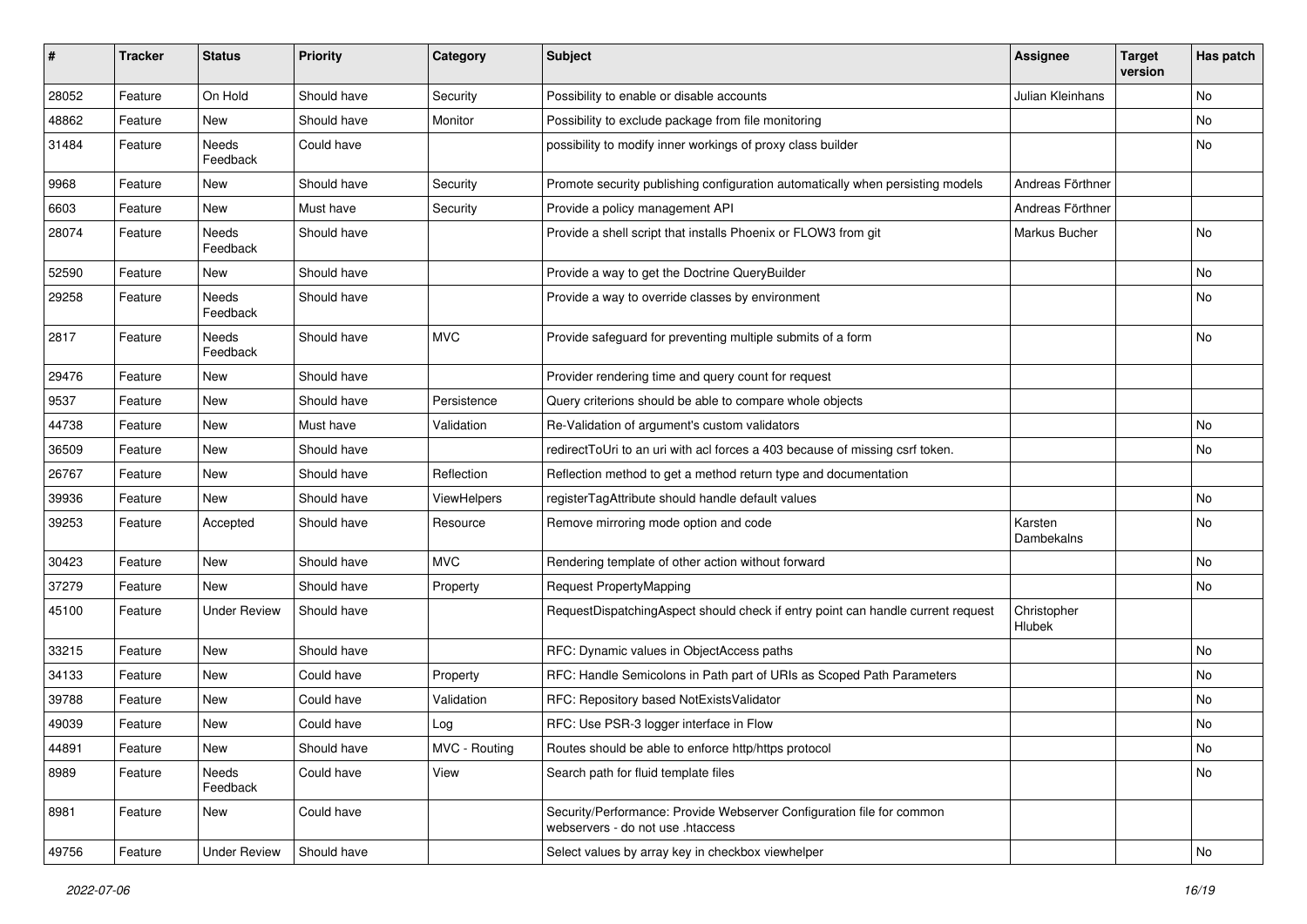| ∦     | <b>Tracker</b> | <b>Status</b>       | <b>Priority</b> | Category    | <b>Subject</b>                                                                                | <b>Assignee</b>              | <b>Target</b><br>version | Has patch |
|-------|----------------|---------------------|-----------------|-------------|-----------------------------------------------------------------------------------------------|------------------------------|--------------------------|-----------|
| 37846 | Feature        | New                 | Should have     | Security    | Should be able to declare more than one controllerObjectName per<br>requestPatterns           |                              |                          | No        |
| 56744 | Feature        | New                 | Must have       |             | stay logged in                                                                                |                              |                          | No        |
| 38222 | Feature        | <b>New</b>          | Could have      | Core        | Step execution signals with concrete name                                                     |                              |                          | No        |
| 55719 | Feature        | New                 | Could have      |             | Support additional Resource Folders                                                           |                              |                          | No        |
| 3728  | Feature        | New                 | Should have     | <b>MVC</b>  | Support arrays of objects as controller arguments                                             |                              |                          |           |
| 26765 | Feature        | Accepted            | Should have     | Reflection  | Support class schema features for every reflected class                                       | Karsten<br>Dambekalns        |                          | No        |
| 46371 | Feature        | New                 | Should have     |             | Support compilation of static information in proxy classes                                    | Christopher<br>Hlubek        |                          | <b>No</b> |
| 41420 | Feature        | New                 | Should have     | Persistence | Support entity versioning                                                                     |                              |                          | No        |
| 9514  | Feature        | <b>New</b>          | Should have     |             | Support explicit Array Arguments for ViewHelpers                                              |                              |                          |           |
| 9313  | Feature        | New                 | Should have     | 118n        | Support for currencies                                                                        |                              |                          | <b>No</b> |
| 32106 | Feature        | Accepted            | Should have     | Property    | Support for Object source in PropertyMapper                                                   |                              |                          | Yes       |
| 56556 | Feature        | New                 | Should have     |             | support has Property and is Property                                                          |                              |                          | No        |
| 48657 | Feature        | <b>Under Review</b> | Should have     |             | support HTTP_RANGE                                                                            |                              |                          | No        |
| 47273 | Feature        | New                 | Should have     | Property    | Support mapping properties with differing types for setter and property                       |                              |                          | No        |
| 3153  | Feature        | New                 | Should have     | <b>MVC</b>  | Support of action based filter rules defined by annotation.                                   |                              |                          |           |
| 51676 | Feature        | <b>Under Review</b> | Should have     | Resource    | Support of symlinks for Resources                                                             |                              |                          | No        |
| 30258 | Feature        | New                 | Should have     |             | Support optional package dependencies                                                         |                              |                          |           |
| 56916 | Feature        | New                 | Should have     | Http        | Support PATCH request method as of RFC5789                                                    |                              |                          | No        |
| 43424 | Feature        | <b>Under Review</b> | Should have     |             | Support subpackage when kickstarting model & repository                                       | Karsten<br>Dambekalns        | 2.0.1                    |           |
| 4146  | Feature        | Accepted            | Should have     | Validation  | Support typed parameters for validation                                                       | Karsten<br>Dambekalns        |                          |           |
| 45409 | Feature        | New                 | Should have     | Validation  | Support validation of abstract nested properties                                              |                              |                          | <b>No</b> |
| 3588  | Feature        | Accepted            | Should have     | Object      | Support value objects in the Object Factory                                                   | Robert Lemke                 |                          |           |
| 1856  | Feature        | New                 | Should have     | Package     | The Package Manager checks dependencies between packages on each<br>activation / deactivation | Christopher<br><b>Hlubek</b> |                          |           |
| 46050 | Feature        | New                 | Could have      | Log         | To decouple log file writing at Logger->logException                                          |                              |                          | No        |
| 33018 | Feature        | New                 | Should have     | 118n        | Translator should support override of labels from other packages                              |                              |                          | No        |
| 3305  | Feature        | Accepted            | Must have       | <b>MVC</b>  | Unmodified objects retrieved from a repository should not be validated in the<br>controller   | Robert Lemke                 |                          | No        |
| 43572 | Feature        | New                 | Should have     |             | Uri should support manipulation of query arguments                                            |                              |                          | No        |
| 35388 | Feature        | New                 | Could have      | 118n        | Use the current package as default for translations within controllers                        |                              |                          | No        |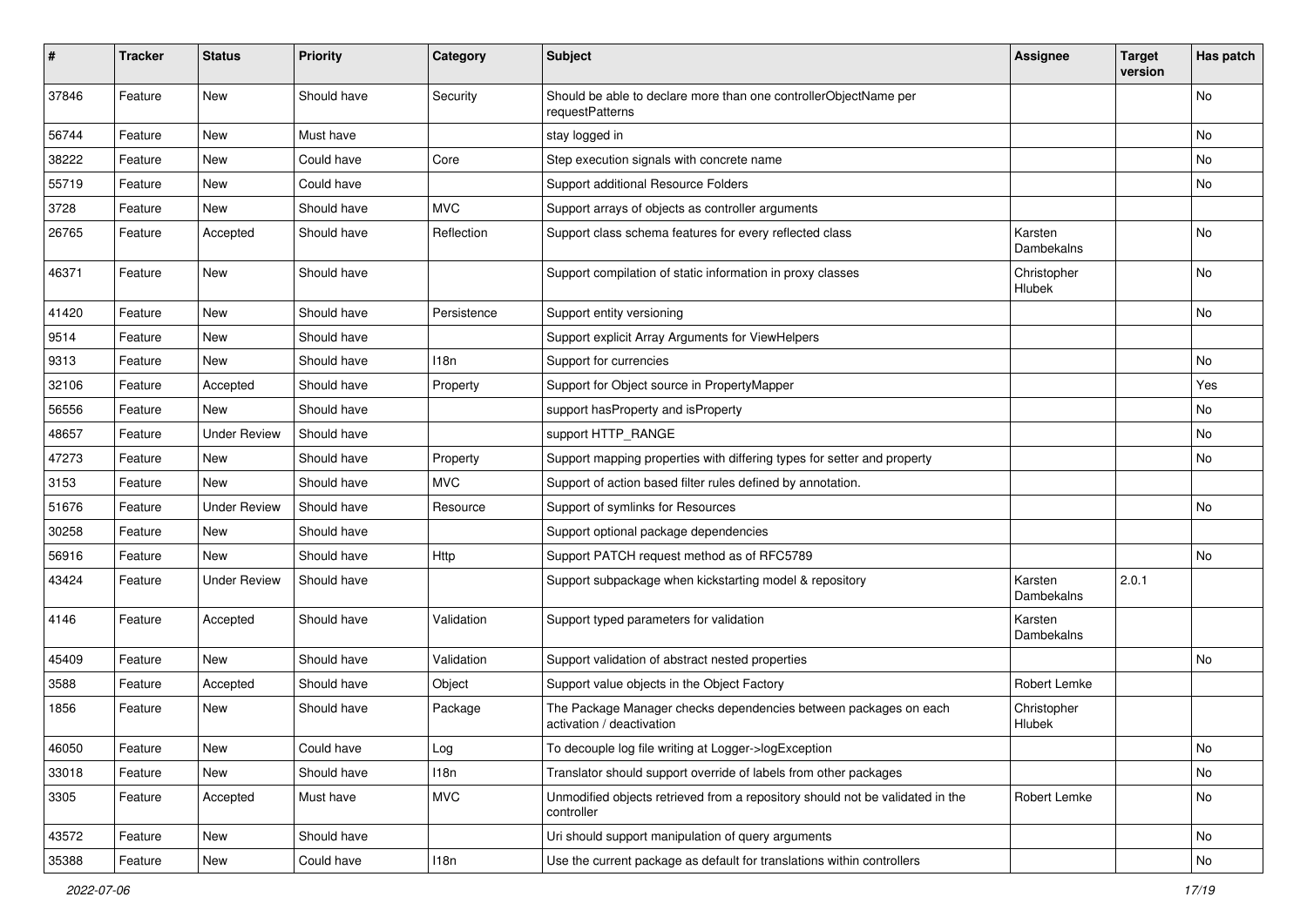| #     | <b>Tracker</b>   | <b>Status</b>            | <b>Priority</b>      | Category      | <b>Subject</b>                                                                                            | <b>Assignee</b>       | <b>Target</b><br>version | Has patch |
|-------|------------------|--------------------------|----------------------|---------------|-----------------------------------------------------------------------------------------------------------|-----------------------|--------------------------|-----------|
| 28399 | Feature          | <b>Needs</b><br>Feedback | Should have          | Validation    | Validation message and code should be configurable for bundled validators                                 |                       |                          | <b>No</b> |
| 64842 | Feature          | New                      | Could have           |               | Validation of Property should also happen before Property Mapping.                                        |                       |                          | No        |
| 51277 | Feature          | New                      | Should have          |               | ViewHelper context should be aware of actual file occurrence                                              |                       |                          | No        |
| 31261 | Feature          | <b>New</b>               | Should have          | Object        | Virtual objects - generate proxy classes for interfaces                                                   |                       |                          | <b>No</b> |
| 47951 | Feature          | New                      | Should have          | Persistence   | Warn if persistence stack is not empty at the end of a get-request                                        |                       |                          | No        |
| 37405 | Feature          | <b>Under Review</b>      | Should have          | MVC - Routing | When changing a property wich is used in routing the Link-VH should direkt to the<br>new properties value |                       |                          | No        |
| 8464  | Feature          | New                      | Should have          | Configuration | Write settings using the ConfigurationManager                                                             |                       |                          | <b>No</b> |
| 46318 | Feature          | New                      | Should have          | Cache         | [caching framework] Extend cache interface to handle multiple entries                                     |                       |                          | No        |
| 56602 | Major<br>Feature | New                      | Should have          | Persistence   | Handling Of Multi Identity Entities                                                                       |                       |                          | No        |
| 58184 | Major<br>Feature | New                      | Should have          | <b>Http</b>   | HTTP request argument building for different use cases                                                    |                       |                          | No        |
| 33258 | Major<br>Feature | Accepted                 | Should have          |               | Implement support for Assetic                                                                             |                       |                          | <b>No</b> |
| 3585  | Major<br>Feature | New                      | Should have          |               | Implement support for value objects                                                                       |                       |                          | No        |
| 62292 | Major<br>Feature | New                      | Should have          | 118n          | Support for entity translation                                                                            |                       | 2.x                      | No        |
| 42550 | Task             | <b>Under Review</b>      | Should have          |               | Add top-level .htaccess to block everything but Web                                                       | Karsten<br>Dambekalns |                          | <b>No</b> |
| 9950  | Task             | New                      | Should have          | ViewHelpers   | Binding to nested arrays impossible for form-elements                                                     |                       |                          |           |
| 41414 | Task             | Needs<br>Feedback        | Should have          | Package       | Check packageKey naming / file structure below Packages/Vendor                                            |                       |                          | <b>No</b> |
| 39432 | Task             | New                      | Should have          |               | Clarify introducing properties                                                                            |                       |                          |           |
| 26664 | Task             | <b>New</b>               | Won't have this time | ViewHelpers   | Clean up Form ViewHelpers                                                                                 |                       |                          | <b>No</b> |
| 51183 | Task             | <b>New</b>               | Should have          |               | CLI improvements                                                                                          |                       |                          |           |
| 27561 | Task             | Accepted                 | Could have           | Documentation | Complete documentation                                                                                    |                       |                          | <b>No</b> |
| 3755  | Task             | <b>New</b>               | Must have            | - Testing -   | Concurrency stress testing and cache mechanism                                                            |                       |                          |           |
| 51286 | Task             | <b>New</b>               | Should have          |               | Custom error views should introduce a controller context somehow                                          |                       |                          | <b>No</b> |
| 49806 | Task             | Accepted                 | Should have          | 118n          | Date formatting should care about the time zone                                                           | Adrian Föder          |                          | <b>No</b> |
| 44712 | Task             | Accepted                 | Should have          | <b>Http</b>   | Decouple Argument-Building in the HTTP-Request-Constructor                                                |                       |                          | <b>No</b> |
| 47423 | Task             | <b>Under Review</b>      | Could have           |               | Decouple TYPO3.Party from Flow                                                                            | Christian Müller      |                          |           |
| 46823 | Task             | Accepted                 | Should have          | Cache         | Detect APC and APCu correctly                                                                             |                       |                          | <b>No</b> |